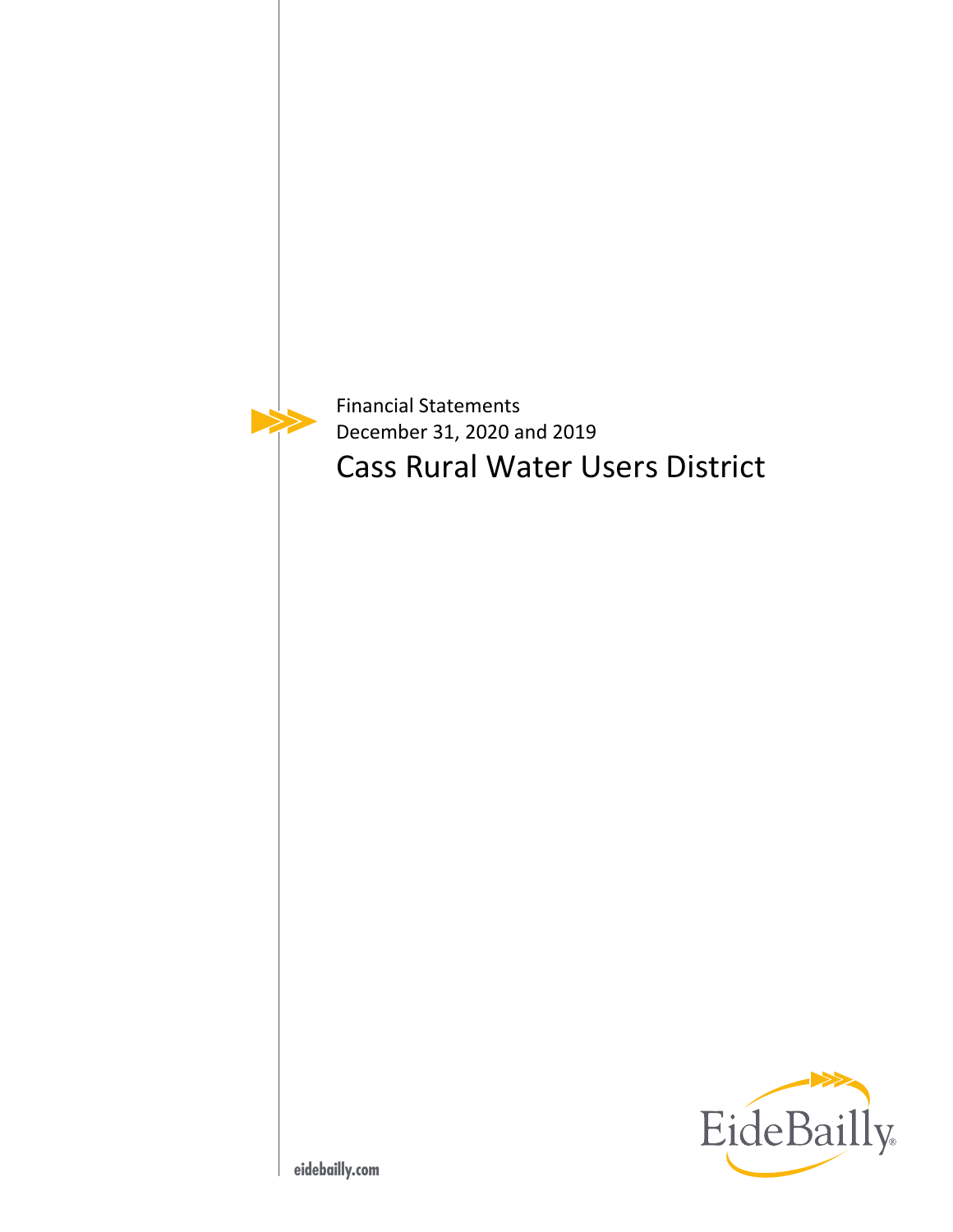| <b>Financial Statements</b>                                                                                                                                                        |  |
|------------------------------------------------------------------------------------------------------------------------------------------------------------------------------------|--|
|                                                                                                                                                                                    |  |
| Other Supplementary Information                                                                                                                                                    |  |
|                                                                                                                                                                                    |  |
| <b>Additional Reports</b>                                                                                                                                                          |  |
| Independent Auditor's Report on Internal Control over Financial Reporting and on Compliance<br>and Other Matters Based on an Audit of Financial Statements Performed in Accordance |  |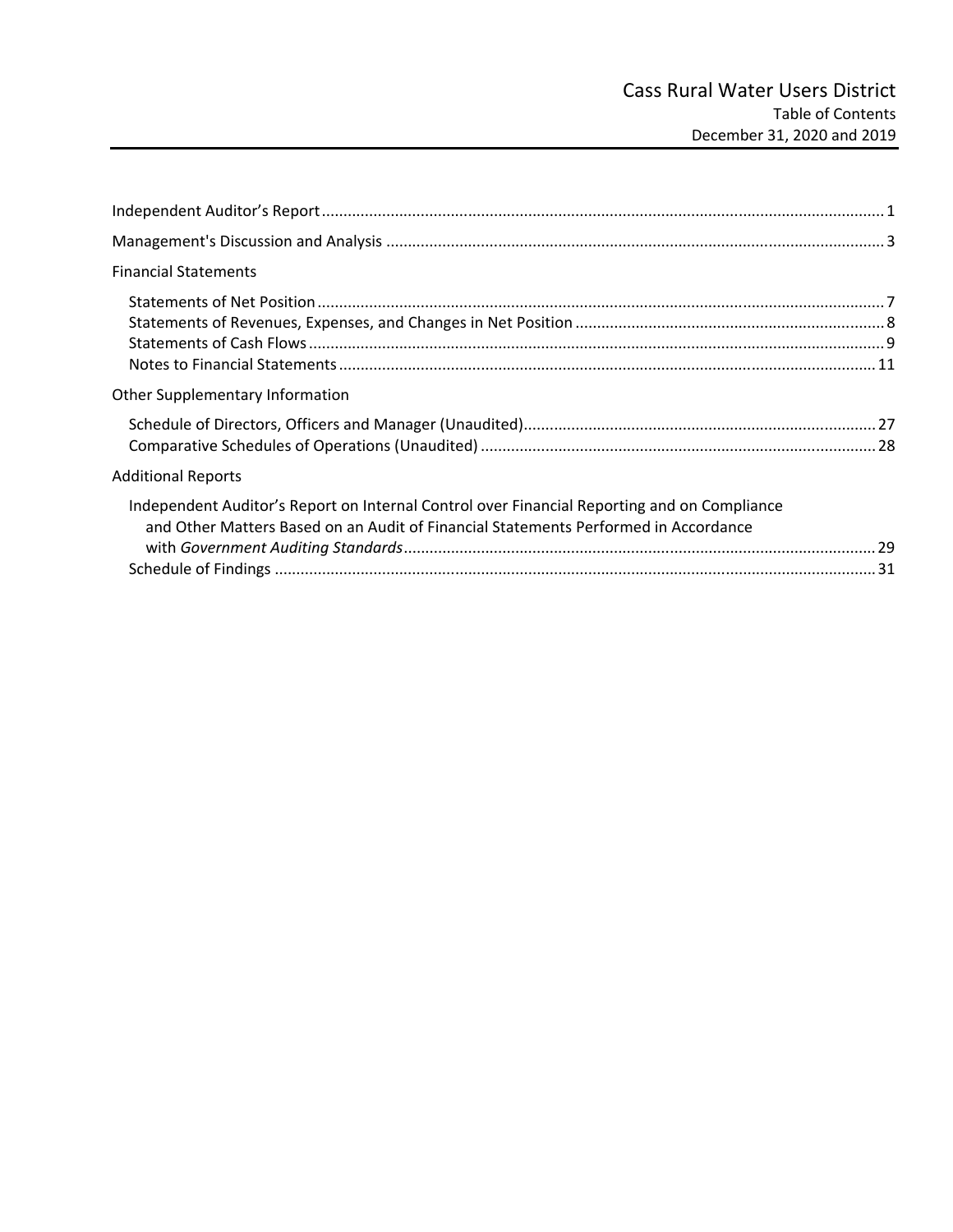

**CPAs & BUSINESS ADVISORS** 

#### **Independent Auditor's Report**

The Board of Directors Cass Rural Water Users District Kindred, North Dakota

#### **Report on the Financial Statements**

We have audited the accompanying financial statements of Cass Rural Water Users District as of and for the year ended December 31, 2020 and 2019, and the related notes to the financial statements, which collectively comprise the District's basic financial statements as listed in the table of contents.

#### **Management's Responsibility for the Financial Statements**

Management is responsible for the preparation and fair presentation of these financial statements in accordance with accounting principles generally accepted in the United States of America; this includes the design, implementation, and maintenance of internal control relevant to the preparation and fair presentation of financial statements that are free from material misstatement, whether due to fraud or error.

#### **Auditor's Responsibility**

Our responsibility is to express an opinion on these financial statements based on our audits. We conducted our audits in accordance with auditing standards generally accepted in the United States of America and the standards applicable to financial audits contained in *Government Auditing Standards*, issued by the Comptroller General of the United States. Those standards require that we plan and perform the audit to obtain reasonable assurance about whether the financial statements are free from material misstatement.

An audit involves performing procedures to obtain audit evidence about the amounts and disclosures in the financial statements. The procedures selected depend on the auditor's judgment, including the assessment of the risks of material misstatement of the financial statements, whether due to fraud or error. In making those risk assessments, the auditor considers internal control relevant to the entity's preparation and fair presentation of the financial statements in order to design audit procedures that are appropriate in the circumstances, but not for the purpose of expressing an opinion on the effectiveness of the entity's internal control. Accordingly, we express no such opinion. An audit also includes evaluating the appropriateness of accounting policies used and the reasonableness of significant accounting estimates made by management, as well as evaluating the overall presentation of the financial statements.

We believe that the audit evidence we have obtained is sufficient and appropriate to provide a basis for our audit opinion.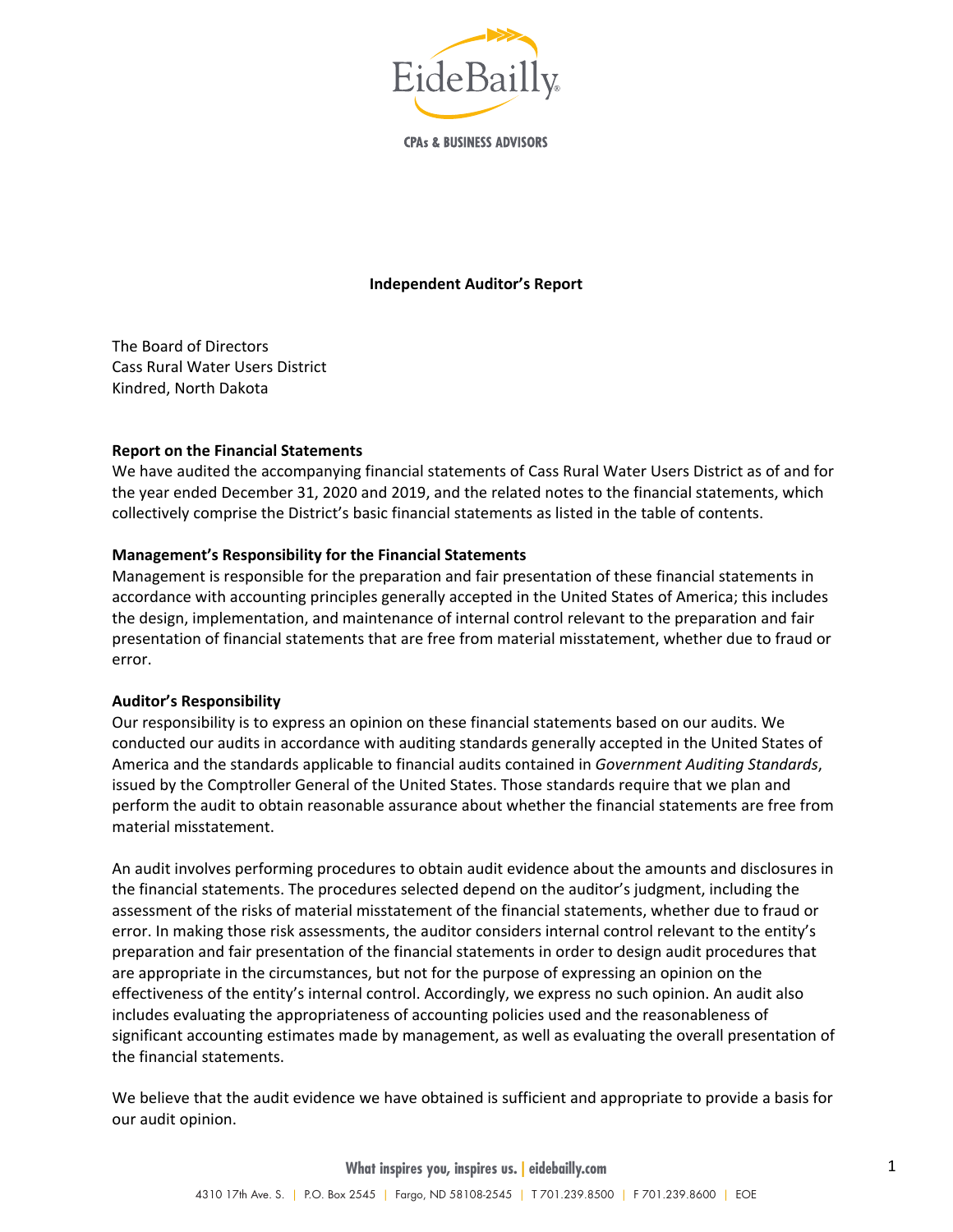#### **Opinion**

In our opinion, the financial statements referred to above present fairly, in all material respects, the financial position of Cass Rural Water Users District as of December 31, 2020 and 2019, and the respective changes in financial position and its cash flows thereof for the years then ended in accordance with accounting principles generally accepted in the United States of America.

## **Other Matters**

#### *Required Supplementary Information*

Accounting principles generally accepted in the United States of America require that the management's discussion and analysis be presented to supplement the basic financial statements. Such information, although not a part of the basic financial statements, is required by the Governmental Accounting Standards Boards who considers it to be an essential part of financial reporting for placing the basic financial statements in an appropriate operational, economic, or historical context. We have applied certain limited procedures to the required supplementary information in accordance with auditing standards generally accepted in the United States of America, which consisted of inquiries of management about the methods of preparing the information and comparing the information for consistency with management's responses to our inquiries, the basic financial statements, and other knowledge we obtained during our audit of the basic financial statements. We do not express an opinion or provide any assurance on the information because the limited procedures do not provide us with sufficient evidence to express an opinion or provide any assurance.

#### *Other Information*

Our audit was conducted for the purpose of forming opinions on the financial statements that collectively comprise the District's financial statements. The schedule of directors, officers, and manager and comparative schedules of operations are presented for purposes of additional analysis and are not a required part of the basic financial statements.

The schedule of directors, officers, and manager and the comparative schedule of operations have not been subjected to the auditing procedures applied in the audit of the basic financial statements and, accordingly, we do not express an opinion or provide any assurance on them.

#### **Other Reporting Required by Government Auditing Standards**

In accordance with *Government Auditing Standards*, we have also issued a report dated March 18, 2021, on our consideration of the District's internal control over financial reporting and on our tests of its compliance with certain provisions of laws, regulations, contracts, grant agreements, and other matters. The purpose of that report is solely to describe the scope of our testing of internal control over financial reporting and compliance and the results of that testing, and not to provide an opinion on the effectiveness of the District's internal control over financial reporting or on compliance. Those reports are an integral part of an audit performed in accordance with *Government Auditing Standards* in considering the District's internal control over financial reporting and compliance.

Gade Saelly LLP

Fargo, North Dakota March 18, 2021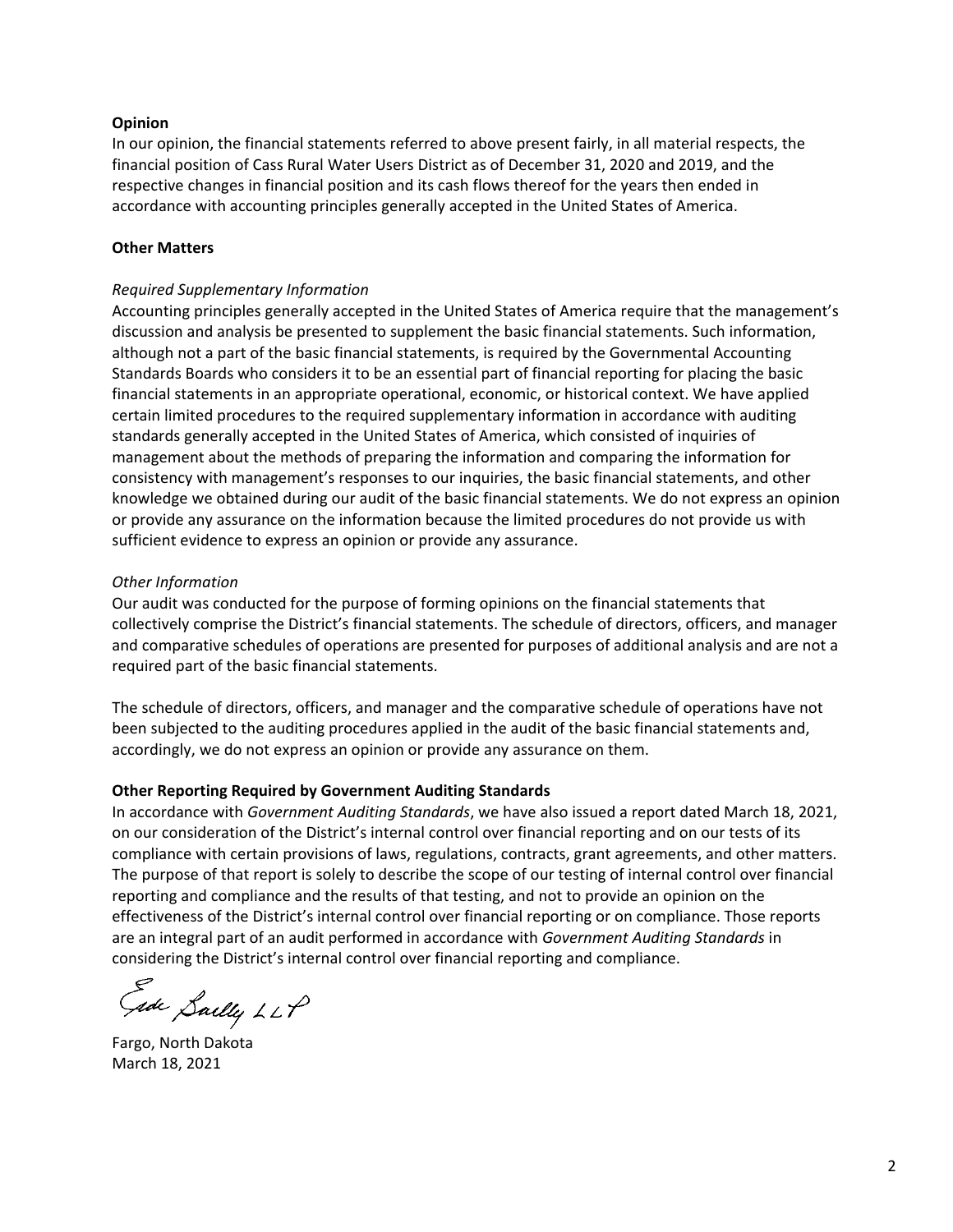This section of the District's financial report presents our analysis of the District's financial performance during the fiscal year ended December 31, 2020. Please read it in conjunction with the financial statements, which follow this section.

The information in this MDA is presented under the following headings:

- Financial Highlights
- Organization and Business
- Statement of Net Position Overview
- Capital Assets and Debt Administration
- Statement of Revenues, Expenses and Change in Net Position Overview
- Request for Information

## **Financial Highlights**

- Assets Increased approximately \$8.0 million due primarily due to completion of the Horace Elevated Tower Project and other capital asset additions.
- Operating Expenses Increased approximately 6.3% due to increases in purchased water expenses, as well as water treatment and testing expenses.

#### **Organization and Business**

Cass Rural Water Users District provides water service to approximately 6,700 rural residences and 14 communities in Cass County and parts of Trail, Barnes, Ransom and Richland counties serving a total estimated population of approximately 20,000 in a 2,000 square mile service area. The District is a political subdivision of the State of North Dakota pursuant to Chapter 61‐35 of the North Dakota Century Code. The District recovers cost of service through user fees.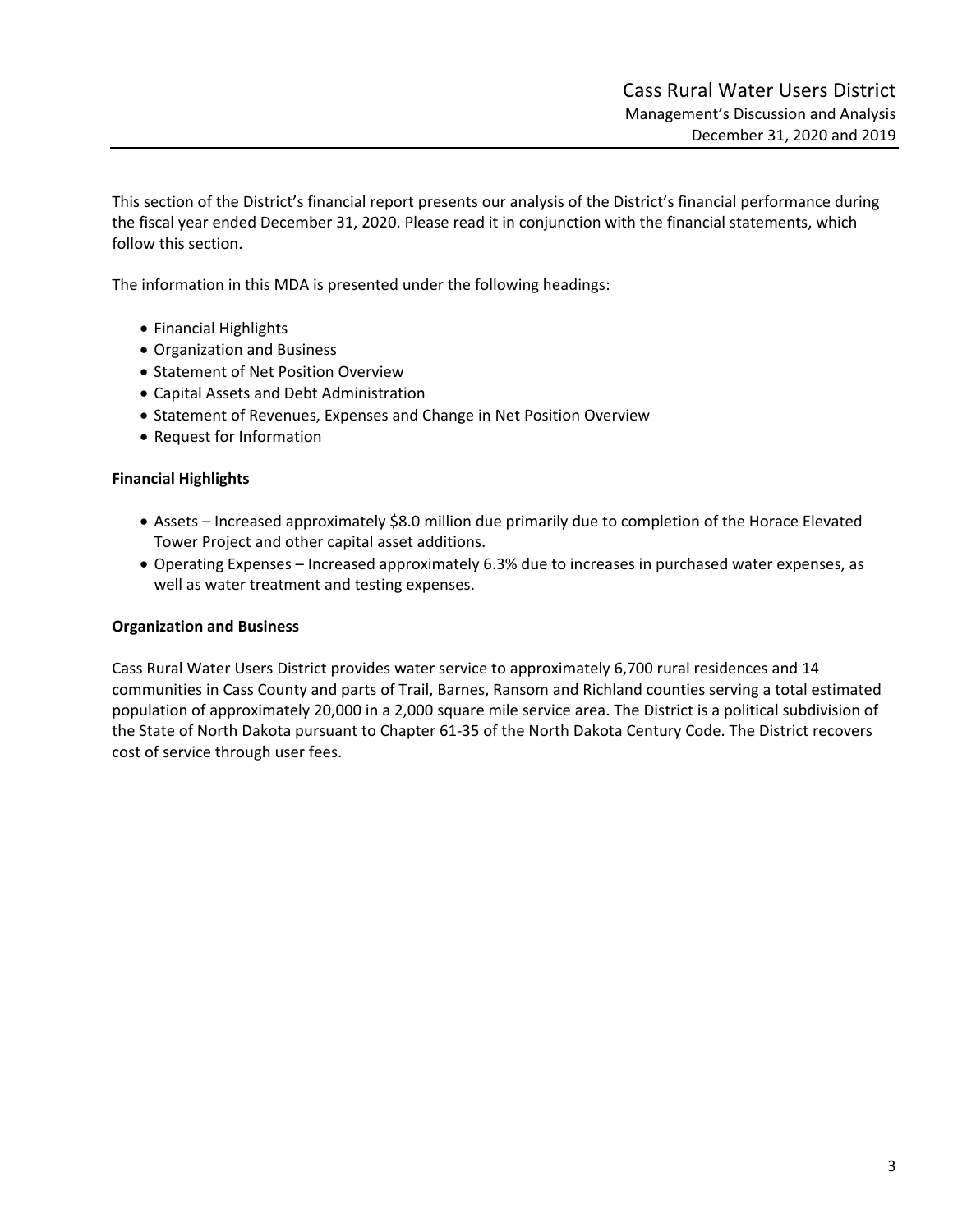#### **Statement of Net Position Overview**

|                                                                                                                  | 2020                                         | 2019                                         | 2018                                         |
|------------------------------------------------------------------------------------------------------------------|----------------------------------------------|----------------------------------------------|----------------------------------------------|
| Assets<br>Water Plant<br>Other property and investments<br>Current assets                                        | \$<br>59,620,524<br>18,343,345<br>11,697,792 | 55,381,185<br>\$.<br>16,344,002<br>9,958,290 | \$.<br>51,353,132<br>17,975,197<br>8,998,857 |
| Total assets                                                                                                     | 89,661,661                                   | 81,683,477                                   | 78,327,186                                   |
| Liabilities<br>Long-term debt, less current maturities<br><b>Current liabilities</b><br><b>Total liabilities</b> | 28,184,808<br>3,166,626<br>31,351,434        | 26,427,453<br>2,866,699<br>29,294,152        | 26,474,522<br>3,278,021<br>29,752,543        |
| <b>Net Position</b><br>Net investment in capital assets<br>Restricted for debt service<br>Unrestricted           | 28,779,825<br>13,407,039<br>16,123,363       | 26,575,844<br>10,610,695<br>15,202,786       | 22,617,895<br>10,716,707<br>15,240,041       |
| Total net position                                                                                               | 58,310,227                                   | 52,389,325<br>S                              | 48,574,643                                   |

The total assets of the District increased by 9.8%, from \$82 million to \$90 million. The approximate changes in the total assets is broken down as follows:

| Water Plant in service and Construction in Progress | 4,239,000 |
|-----------------------------------------------------|-----------|
| <b>Current Assets</b>                               | 1.740.000 |
| Other Property and Investments                      | 1.999.000 |

The increase in Water Plant in service and Construction in Progress was a result of the completion of the Horace Elevated Tower Project and other capital asset additions.

The increase in current assets was a result of an increase in cash and equivalents and new special assessments.

The increase in other property and investments was a result of the issuance of new special assessments.

The net position of the District increased by approximately \$5.9 million.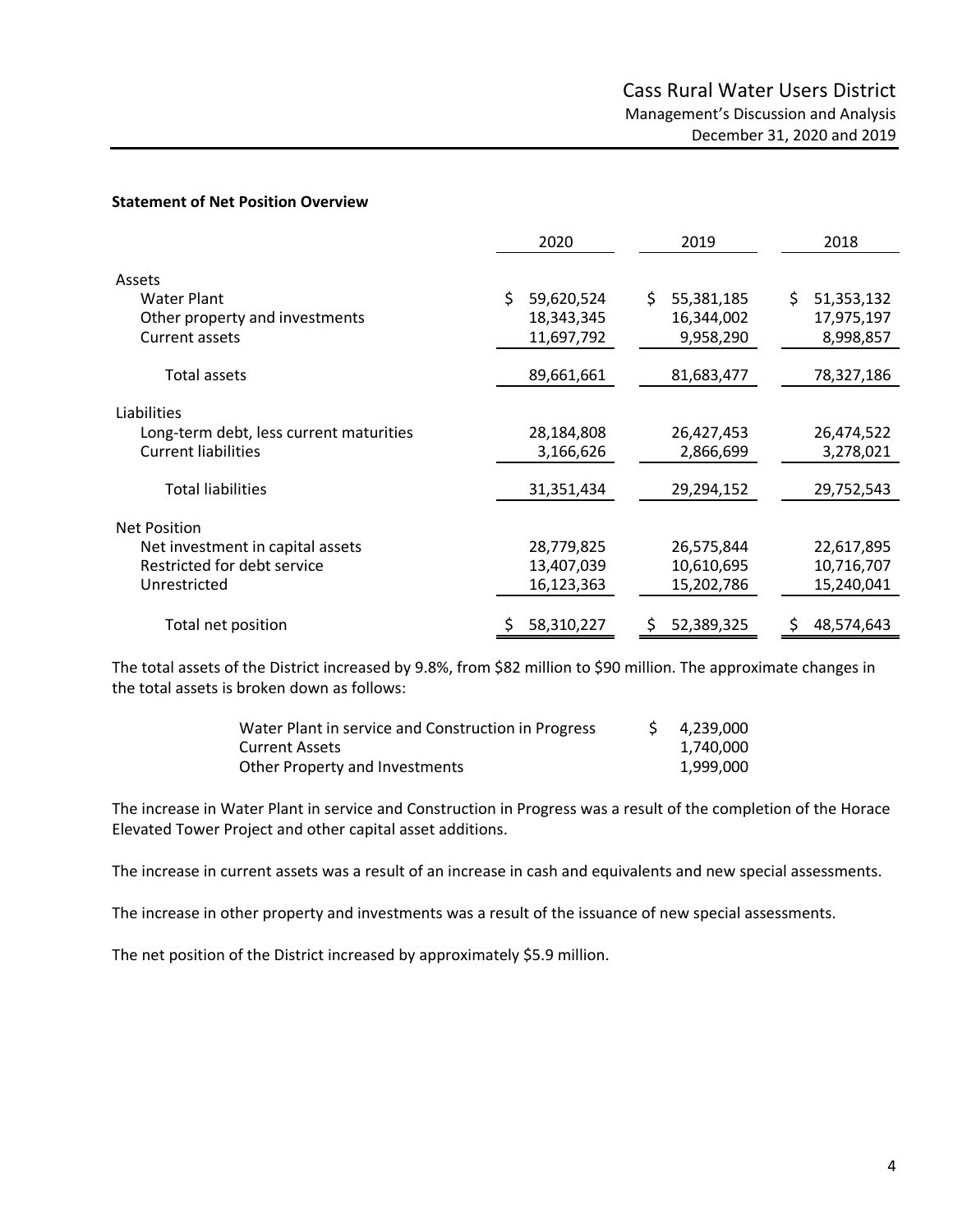## **Capital Assets and Debt Administration**

At the end of 2020, the District had approximately \$59.6 million (net of accumulated depreciation) in a broad range of utility capital assets and other property. The investment in capital and other property assets includes land, buildings, improvements, water treatment plants, water transmission and distribution mains, water storage facilities, pump stations, machinery, equipment and certain intangible assets. The District's net revenue, long term debt and contributions from customers are used to finance these capital investments. More detailed information concerning the additions and retirements appears in Note 5 of the financial statements.

As of December 31, 2020, the District had total long term debt including current maturities outstanding of approximately \$30.8 million. The District invests funds in certificates of deposit and other similar investments in such a manner so that as these investments mature funds are available to make the necessary payments. As of December 31, 2020 the District had funds on hand to make all debt payments through the year 2021. The details of the various debt instruments are presented in more detail in Note 6 of the financial statements.

|                                                    | 2020            | 2019              | 2018             |
|----------------------------------------------------|-----------------|-------------------|------------------|
| <b>Total Revenues</b>                              | \$<br>9,883,462 | 10,068,642<br>\$. | 11,856,643<br>\$ |
| <b>Total Expenses</b>                              | 7,471,846       | 6,998,960         | 6,901,875        |
| Income                                             | 2,411,616       | 3,069,682         | 4,954,768        |
| <b>Capital Contributions</b><br>Special assessment | 3,509,286       | 745,000           | 1,072,931        |
| Change in Net Position                             | 5,920,902       | 3,814,682         | 6,027,699        |
| Net Position, Beginning of Year                    | 52,389,325      | 48,574,643        | 42,546,944       |
| Net Position, End of Year                          | 58,310,227      | 52,389,325        | 48,574,643       |

#### **Statement of Revenues, Expenses and Change in Net Position Overview**

Overall operating revenues increased by 8.1% or approximately \$620,000. Metered sales increased by approximately \$620,000. Overall operating expenses increased by 6.3% or approximately \$380,000. Purchased water expenses increased by 7.7% or approximately \$160,000. The increases in operating revenues and expenses were due to an increase of serviced customers, as well as additional usage. Special assessment capital contributions increased by approximately \$2,800,000 due to more specials assessed during 2020.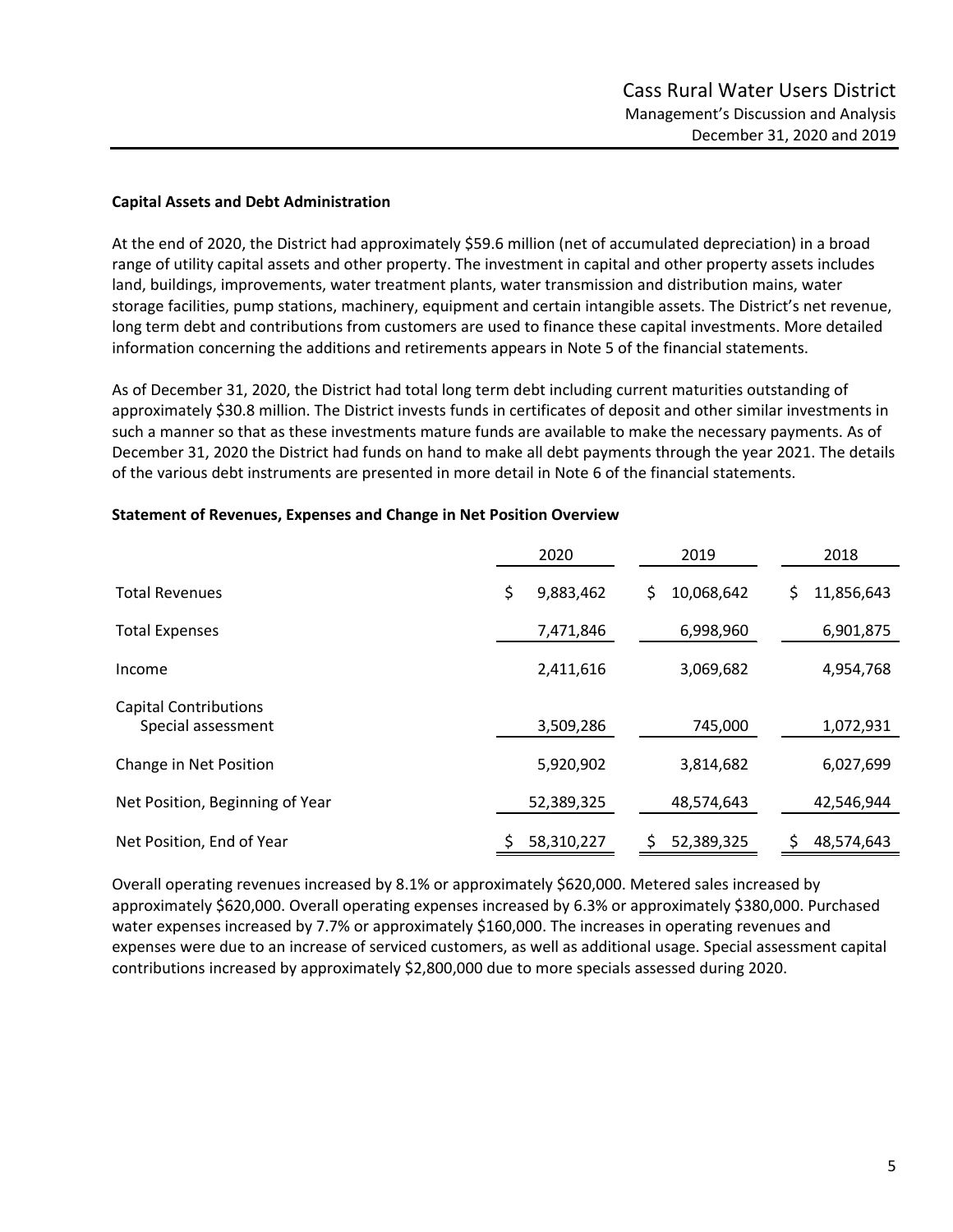#### **Factors Bearing on the District's Future**

There are a number of factors or issues that have a bearing on the future of Cass Rural Water District that can be broken down as follows:

- Water Supply Cass Rural Water District is dependent on ground water as its primary source of water. One of the three aquifers the District utilizes has a finite life of perhaps another 25 to 30 years. As a result, the District has been very active with the Lake Agassiz Water Authority to develop a more dependable source of water.
- Territorial Integrity Due to the rapid growth of the urban areas around Fargo and West Fargo both cities have extended their boundaries into areas that overlap the District's boundary. To date the District has been able to negotiate reasonable arrangements with both cities to address these territorial issues. The District will continue to foster good working relationships with Fargo and West Fargo as well as making an effort to keep abreast of any legal developments in this area of federal law.
- Federal Regulation Each year the Environmental Protection Agency issues new rules for the regulations of public drinking water systems. With each new regulation comes increased cost and additional record keeping requirements. The District is committed to meeting all applicable drinking water standards while keeping costs as reasonable as possible.

With the onset of the COVID‐19 Pandemic in March 2020, the District had minimal impact to their revenues and expenses. However, the District has maintained strong reserve balances to help with potential gaps in future revenue projections.

## **Request for Information**

This financial report is designed to provide ratepayers and creditors with a general overview of the District's finances and demonstrate the District's accountability for monies it receives. If you have any questions about this report or need additional information, please contact: The General Manager, Cass Rural Water District, P.O. Box 98, Kindred, North Dakota 58051.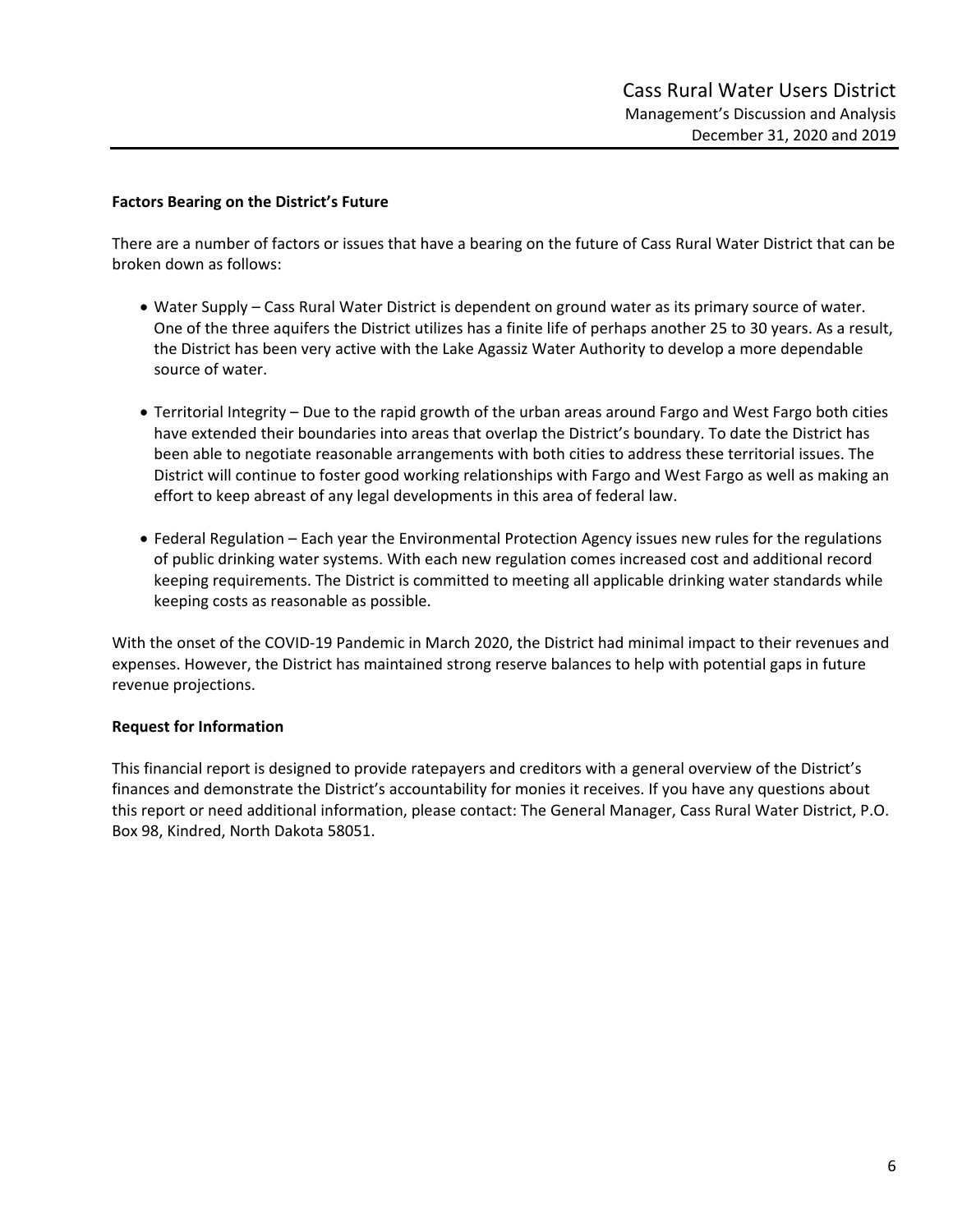# Cass Rural Water Users District Statements of Net Position December 31, 2020 and 2019

|                                                        | 2020             | 2019             |
|--------------------------------------------------------|------------------|------------------|
| Assets                                                 |                  |                  |
|                                                        |                  |                  |
| <b>Water Plant</b><br>In service                       | \$<br>74,946,983 | \$<br>66,314,347 |
| Construction in progress                               | 42,647           | 3,129,394        |
|                                                        |                  |                  |
| Total water plant                                      | 74,989,630       | 69,443,741       |
| Less accumulated depreciation                          | 15,369,106       | 14,062,556       |
| Water plant - net                                      | 59,620,524       | 55,381,185       |
| Other Property and Investments                         |                  |                  |
| Intangible assets, net of accumulated amortization     | 4,690,524        | 5,211,693        |
| Special assessment receivable, net of current portion  | 12,404,498       | 9,821,691        |
| Patronage capital credits from nonassociated companies | 243,323          | 240,618          |
| Investments - long term                                | 1,005,000        | 1,070,000        |
| Total other property and investments                   | 18,343,345       | 16,344,002       |
| <b>Current Assets</b>                                  |                  |                  |
| Cash and cash equivalents                              | 3,207,917        | 1,744,249        |
| Cash and cash equivalents - restricted                 | 4,035,028        | 3,769,946        |
| Investments - short term                               | 2,192,475        | 2,374,500        |
| Accounts receivable                                    | 1,028,775        | 988,770          |
| Delinquent special assessment receivables              | 169,887          | 258,919          |
| Special assessment receivable, current portion         | 1,002,541        | 789,004          |
| Prepaid items                                          | 25,060           | 20,545           |
| Interest receivable                                    | 36,109           | 12,357           |
| <b>Total current assets</b>                            | 11,697,792       | 9,958,290        |
| <b>Total assets</b>                                    | 89,661,661       | 81,683,477<br>S. |
| <b>Net Position and Liabilities</b>                    |                  |                  |
| <b>Net Position</b>                                    |                  |                  |
| Net investment in capital assets                       | 28,779,825       | 26,575,844       |
| Restricted for debt service                            | 13,407,039       | 10,610,695       |
| Unrestricted                                           | 16,123,363       | 15,202,786       |
| Total net position                                     | 58,310,227       | 52,389,325       |
| Long - Term Debt,                                      |                  |                  |
| Less current maturities                                | 28,184,808       | 26,427,453       |
| <b>Current Liabilities</b>                             |                  |                  |
| Current maturities of long-term debt                   | 2,655,891        | 2,377,888        |
| Accounts payable                                       | 237,183          | 242,111          |
| Construction payable                                   | 3,558            | 15,980           |
| <b>Accrued vacation</b>                                | 76,209           | 57,881           |
| <b>Accrued interest</b>                                | 193,785          | 172,839          |
| <b>Total current liabilities</b>                       | 3,166,626        | 2,866,699        |
| Total net position and liabilities                     | 89,661,661       | 81,683,477<br>\$ |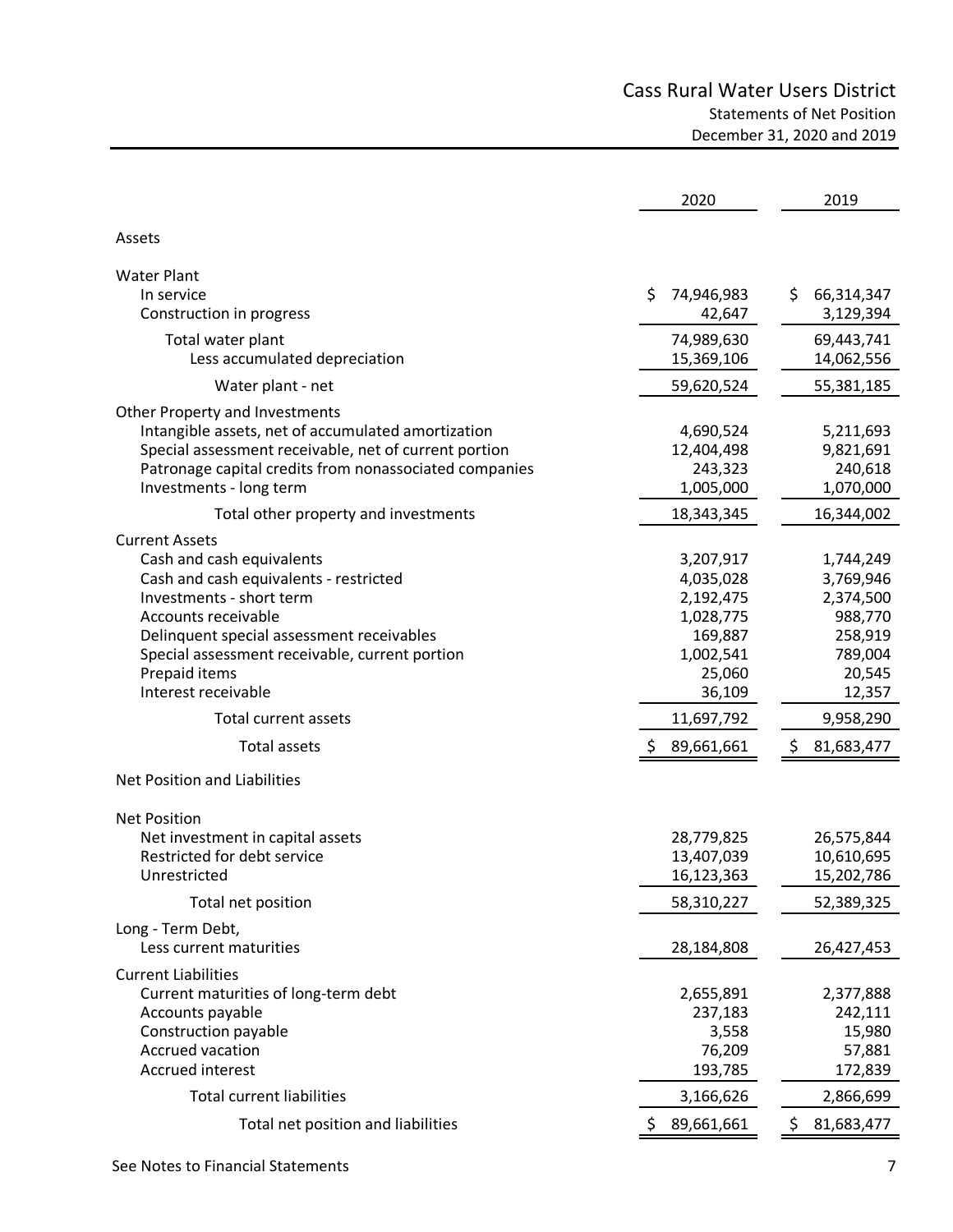# Cass Rural Water Users District Statements of Revenues, Expenses, and Changes in Net Position Years Ended December 31, 2020 and 2019

|                                             | 2020            | 2019             |
|---------------------------------------------|-----------------|------------------|
| <b>Operating Revenues</b>                   |                 |                  |
| Sales to customers                          | \$<br>8,249,874 | \$<br>7,624,947  |
| Miscellaneous                               | 75,737          | 79,326           |
| Total operating revenues                    | 8,325,611       | 7,704,273        |
| <b>Operating Expenses</b>                   |                 |                  |
| Pumping                                     | 251,960         | 239,335          |
| Water treatment and testing                 | 181,758         | 176,361          |
| Transmission and distribution               | 704,517         | 682,680          |
| Administrative and general                  | 1,152,328       | 1,134,151        |
| Purchased water                             | 2,250,620       | 2,088,963        |
| Depreciation                                | 1,383,164       | 1,226,195        |
| Amortization                                | 521,169         | 521,169          |
| <b>Taxes</b>                                | 87,591          | 79,413           |
| <b>Total operating expenses</b>             | 6,533,107       | 6,148,267        |
| Operating Income                            | 1,792,504       | 1,556,006        |
| Nonoperating Revenues (Expenses)            |                 |                  |
| Interest on special assessments             | 688,673         | 507,855          |
| Investment income                           | 117,610         | 132,173          |
| Franchise fee payment                       |                 | 520              |
| Grant revenue                               | 317,780         | 1,528,220        |
| Membership revenue                          | 33,950          | 30,450           |
| Bond issuance costs                         | (17, 525)       | (10, 300)        |
| <b>Construction revenues</b>                | 348,030         | 231,221          |
| <b>Construction expenses</b>                | (25,960)        | (80, 526)        |
| Miscellaneous revenue                       | 51,808          | 24,756           |
| Interest expense                            | (895, 254)      | (850, 693)       |
| Total nonoperating revenues (expenses), net | 619,112         | 1,513,676        |
| Income Before Capital Contributions         | 2,411,616       | 3,069,682        |
|                                             |                 |                  |
| <b>Capital Contributions</b>                |                 |                  |
| Special assessments                         | 3,509,286       | 745,000          |
| Change in Net Position                      | 5,920,902       | 3,814,682        |
| Net Position, Beginning of Year             | 52,389,325      | 48,574,643       |
| Net Position, End of Year                   | 58,310,227      | 52,389,325<br>Ş. |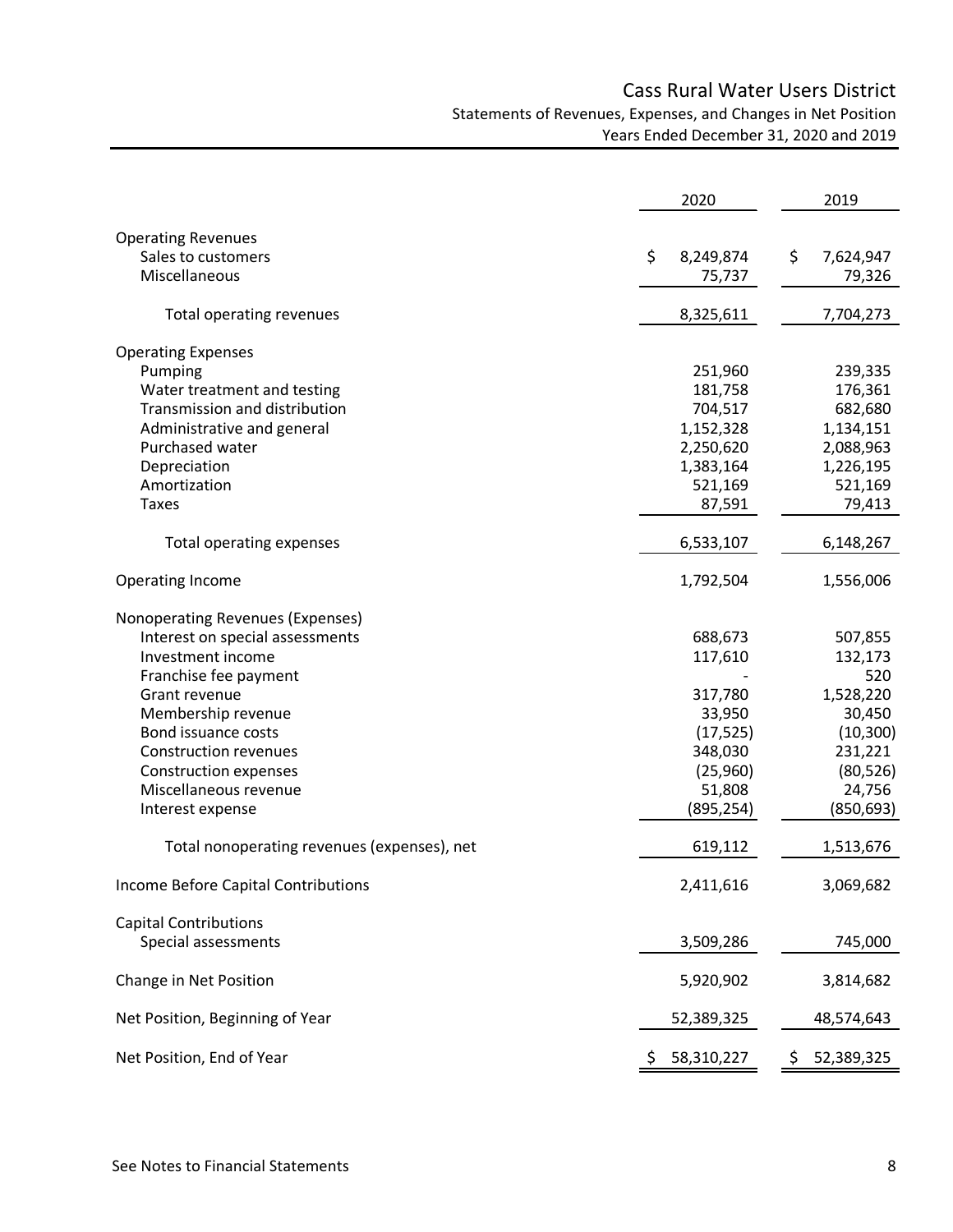# Cass Rural Water Users District Statements of Cash Flows Years Ended December 31, 2020 and 2019

|                                                                                                                                                                                                                                                                                                                                                              | 2020                                                                                                               | 2019                                                                                                                      |
|--------------------------------------------------------------------------------------------------------------------------------------------------------------------------------------------------------------------------------------------------------------------------------------------------------------------------------------------------------------|--------------------------------------------------------------------------------------------------------------------|---------------------------------------------------------------------------------------------------------------------------|
| <b>Operating Activities</b><br>Operating cash receipts from customers<br>Cash payments to suppliers for goods and services<br>Cash payments to employees for services<br>Miscellaneous payments                                                                                                                                                              | \$<br>8,285,606<br>(3,398,298)<br>(1, 134, 000)<br>(87, 591)                                                       | \$<br>7,896,501<br>(3,367,699)<br>(1, 120, 736)<br>(79, 413)                                                              |
| Net Cash from Operating Activities                                                                                                                                                                                                                                                                                                                           | 3,665,717                                                                                                          | 3,328,653                                                                                                                 |
| <b>Investing Activities</b><br>Purchase of investments<br>Sale of investments<br>Interest received                                                                                                                                                                                                                                                           | 244,320<br>93,858                                                                                                  | (521,053)<br>156,984                                                                                                      |
| Net Cash from (used for) Investing Activities                                                                                                                                                                                                                                                                                                                | 338,178                                                                                                            | (364,069)                                                                                                                 |
| Capital and Related Financing Activities<br>Interest payments on debt<br>Proceeds from long-term borrowings<br>Proceeds from special assessments<br>Payment of bond issuance costs<br>Proceeds from construction revenue, net<br>Change in construction payable<br>Additions to plant<br>Proceeds from grant revenue<br>Principal payments on long-term debt | (874, 308)<br>4,415,091<br>1,542,455<br>(17, 525)<br>322,070<br>(12, 422)<br>(5,622,503)<br>317,780<br>(2,379,733) | (889, 401)<br>2,335,056<br>1,344,416<br>(10, 300)<br>150,695<br>(325, 712)<br>(5, 254, 248)<br>1,528,220<br>(2, 264, 952) |
| Net Cash used for Capital and Related Financing Activities                                                                                                                                                                                                                                                                                                   | (2,309,095)                                                                                                        | (3,386,226)                                                                                                               |
| <b>Noncapital Financing Activities</b><br>Franchise fee payment<br>Membership revenue                                                                                                                                                                                                                                                                        | 33,950                                                                                                             | 520<br>30,450                                                                                                             |
| Net Cash from Noncapital Financing Activities                                                                                                                                                                                                                                                                                                                | 33,950                                                                                                             | 30,970                                                                                                                    |
| Net Change in Cash and Cash Equivalents                                                                                                                                                                                                                                                                                                                      | 1,728,750                                                                                                          | (390, 672)                                                                                                                |
| Cash and Cash Equivalents, Beginning of Year                                                                                                                                                                                                                                                                                                                 | 5,514,195                                                                                                          | 5,904,867                                                                                                                 |
| Cash and Cash Equivalents, End of Year                                                                                                                                                                                                                                                                                                                       | \$<br>7,242,945                                                                                                    | \$<br>5,514,195                                                                                                           |
| Included in the Statements of Net Position<br>Cash and cash equivalents<br>Cash and cash equivalents - restricted                                                                                                                                                                                                                                            | \$<br>3,207,917<br>4,035,028<br>7,242,945                                                                          | \$<br>1,744,249<br>3,769,946<br>5,514,195<br>Ş                                                                            |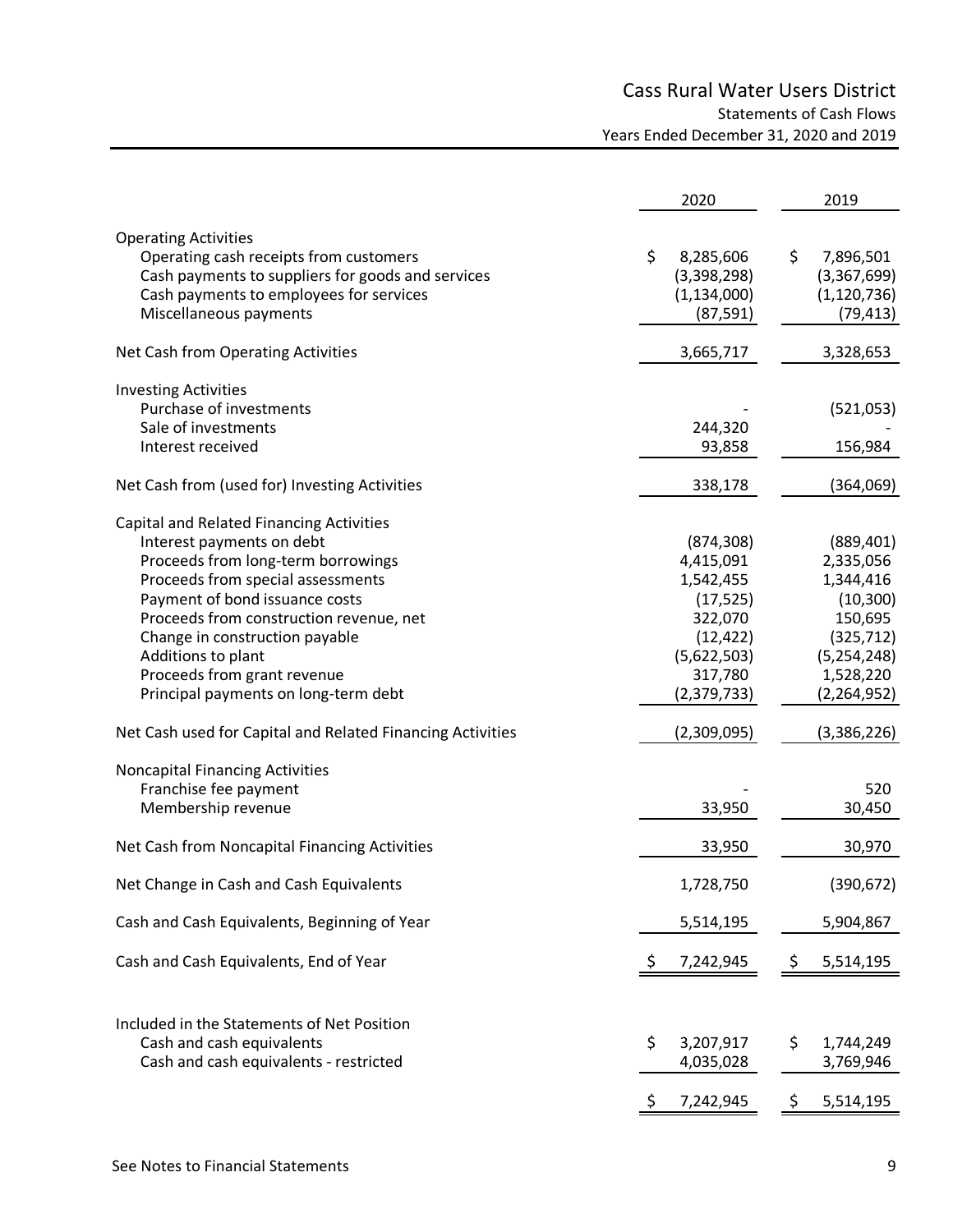# Cass Rural Water Users District Statements of Cash Flows Years Ended December 31, 2020 and 2019

|                                                                                                                                                    | 2020                                      |    | 2019                                       |
|----------------------------------------------------------------------------------------------------------------------------------------------------|-------------------------------------------|----|--------------------------------------------|
| <b>Operating Activity Reconciliation</b><br>Operating income<br>Adjustments to reconcile operating income<br>to net cash from operating activities | \$<br>1,792,504                           | \$ | 1,556,006                                  |
| Depreciation expense<br>Amortization of intangible assets<br>Changes in assets and liabilities                                                     | 1,383,164<br>521,169                      |    | 1,226,195<br>521,169                       |
| Accounts receivable<br>Prepayments<br>Accounts payable<br>Accrued vacation                                                                         | (40,005)<br>(4, 515)<br>(4,928)<br>18,328 |    | 192,228<br>(2,870)<br>(177, 490)<br>13,415 |
| Net Cash from Operating Activities                                                                                                                 | 3,665,717                                 |    | 3,328,653                                  |
| <b>Noncash Investing Activities</b><br>Increase (decrease) in additions to plant due to construction payable                                       | (12, 422)                                 |    | (325, 712)                                 |
| Capital contribution recognized by special assessment                                                                                              | 3,509,286                                 |    | 745,000                                    |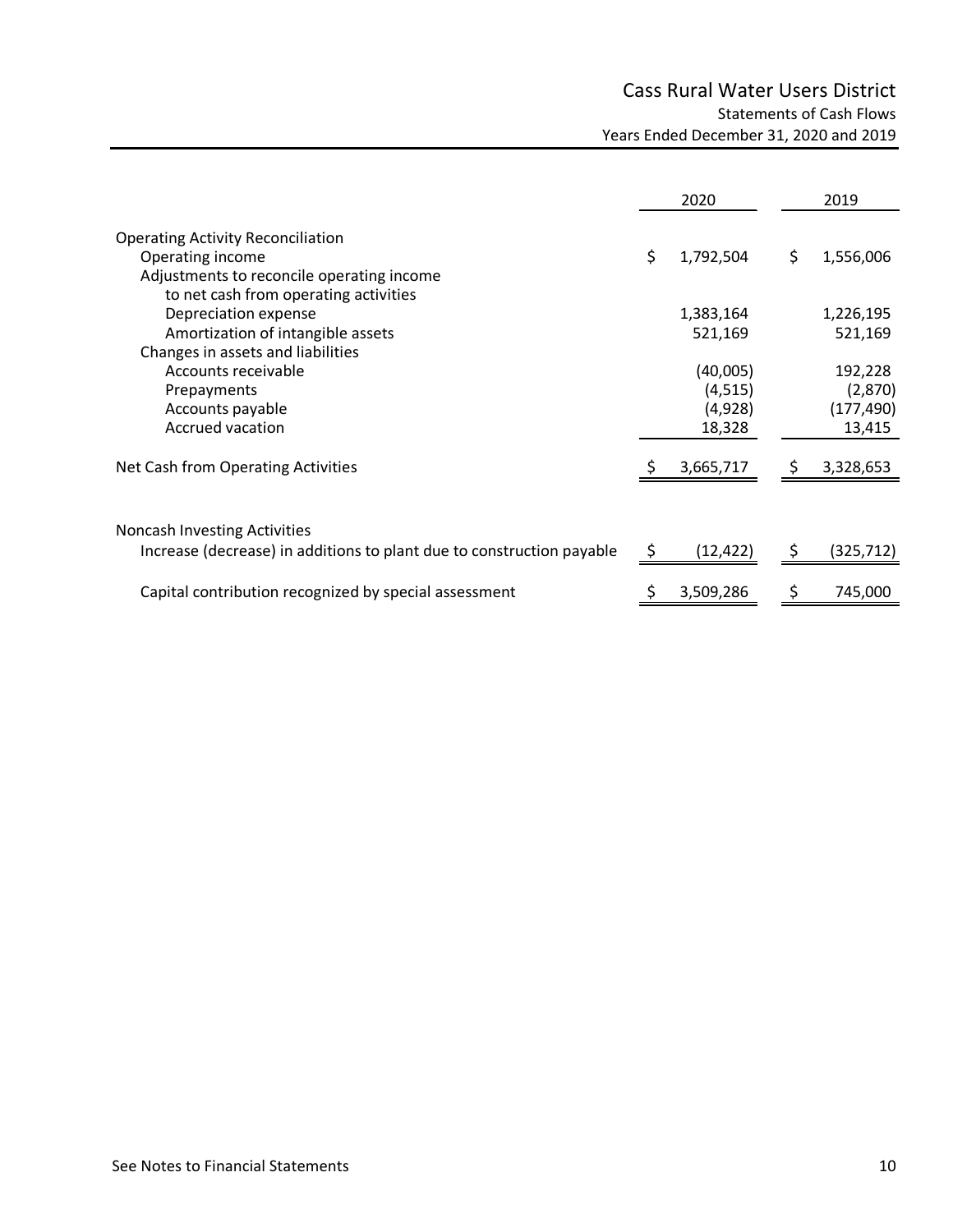# **Note 1 ‐ Organization and Nature of Operations**

The District was organized and formally incorporated as of November 6, 1973, for the express purpose of providing water service in the state of North Dakota for the use and benefit of its members on a cooperative basis. Effective September 1, 2002, the organization reorganized as a water district under the authority of the North Dakota Century Code Chapter 61‐35. The District is accounted for as a special purpose government engaged in a business‐type activity. Business‐type activities are used to account for operations that are financed or operated in a manner similar to the private sector, where the intent is that cost of providing services to the general public on a continuous basis be financed or recovered primarily through user charges.

# **Note 2 ‐ Summary of Significant Accounting Policies**

## **General**

The public utility activities of Cass Rural Water Users District (District) are non‐regulated as such. However, the District follows the National Association of Regulatory Utility Commissioners' Uniform System of Accounts prescribed for Class A and B Water Utilities.

# **Reporting entity**

For financial reporting purposes, a reporting entity's financial statements should include all component units over which another component unit (oversight unit) exercises financial accountability. Financial accountability includes such aspects as appointment of governing body members, designation of management, the ability to significantly influence operations and accountability for fiscal matters.

Based upon the above criteria, the District is not includable as a component unit within another reporting entity and there are no component units to be included within the District as a reporting entity.

## **Basis of Accounting**

The District's basis of accounting determines when transactions are recorded in the financial records and reported in the financial statements. The accompanying financial statements have been presented using the accrual basis of accounting. Under the accrual basis of accounting, revenues are recorded when earned and expenses are recorded when a liability is incurred regardless of the timing of related cash flows.

With respect to business‐type activities, Cass Rural Water Users District has adopted GASB statement No. 62 "Codification of Accounting and Financial Reporting Guidance Contained in Pre‐November 30, 1989 FASB and AICPA Pronouncements." These activities are those normally financed in whole or in part by fees and charges for services to external parties. The District's activities are accounted for similar to those often found in the private sector using the flow of economic resources measurement focus. The accounting objectives of this measurement focus are the determination of net income, financial position, and cash flows. All assets, liabilities, net position, revenues and expenses are accounted for through a single business‐type activity.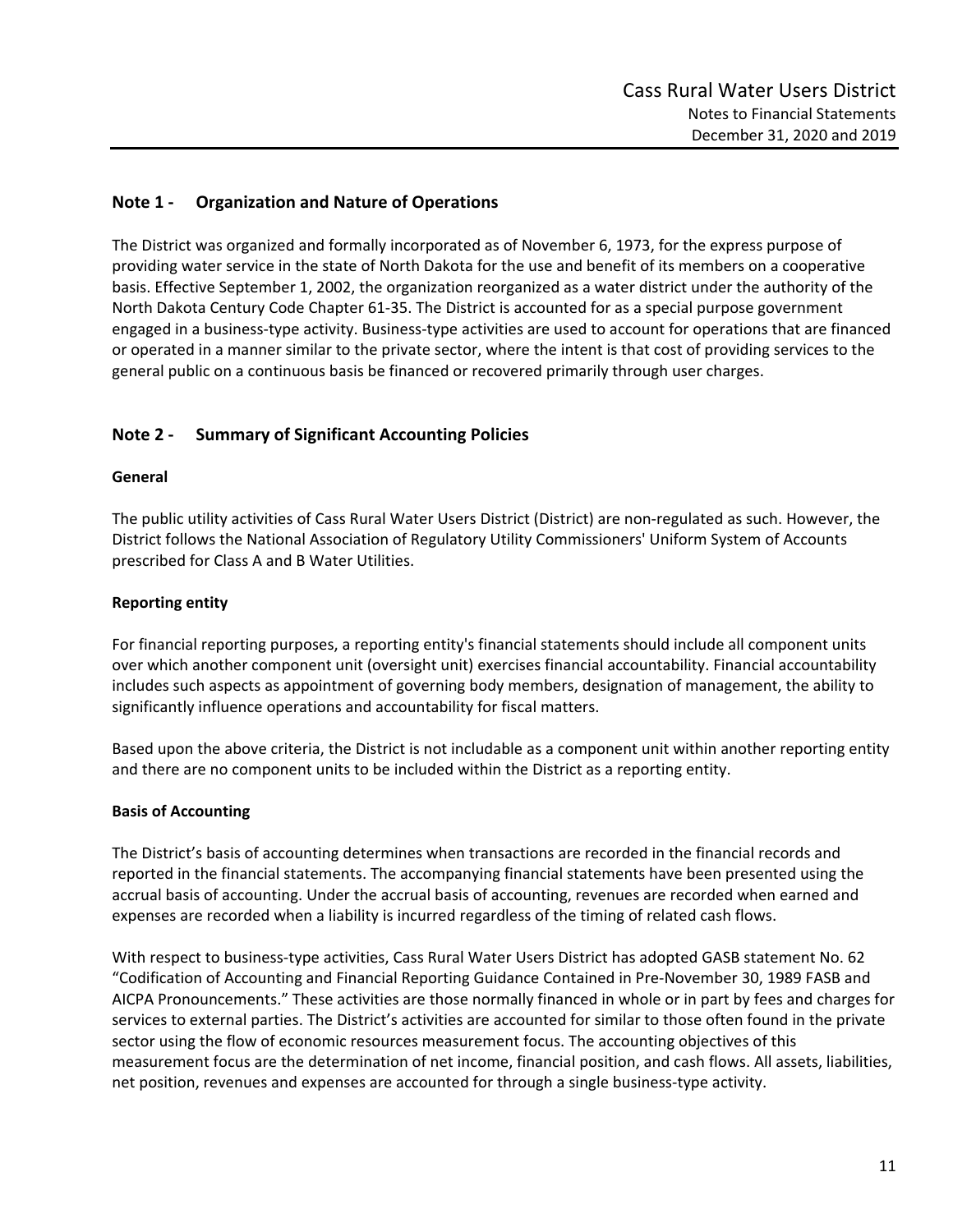# **Receivable and Credit Policy**

Trade receivables are uncollateralized customer obligations due under normal trade terms requiring payment within 30 days from the invoice date. Customers are charged a one-time 10% charge for late payments. The receivables are non‐interest bearing. Payments on trade receivables are applied to the latest unpaid invoices. The carrying amount of trade receivables is reduced by a valuation allowance that reflects management's best estimate of the amounts that will not be collected. Based on management's assessment, uncollectible accounts are unlikely and therefore, an allowance for doubtful accounts has not been set up for the year ended December 31, 2020 and 2019.

# **Cash and Cash Equivalents**

The District's cash and cash equivalents consist of all cash sources and certificates of deposit that have an original maturity of three months or less.

# **Cash and Cash Equivalents ‐ Restricted**

Several of the District's loan agreements require restricted deposits set aside for use in capital projects. This is accounted for in the cash and cash equivalents – restricted on the statements of net position.

## **Prepaid Items**

Certain payments to vendors reflect costs applicable to future accounting periods and are recorded as prepaid items. Prepaid items are reported using the consumption method and recorded as an expense at the time of consumption.

## **Plant Additions and Retirements**

Water plant is stated at cost. The cost of additions to utility plant includes contracted work, direct labor and materials, and allocable overheads. When units of property are retired, sold or otherwise disposed of in the ordinary course of business, their average book cost, less net salvage, is charged to accumulated provision for depreciation. Repairs and the replacement and renewal of items determined to be less than units of property are charged to maintenance expense. Capital assets are defined by the District as assets with an initial, individual cost equal to or greater than \$500, except for plant which is capitalized in their entirety.

## **Depreciation**

Depreciation is computed on the straight‐line method based upon estimated useful lives of the various classes of property. Such provision, as a percentage of the average balance of depreciable property in service, was 1.98% and 1.98% in 2020 and 2019, respectively.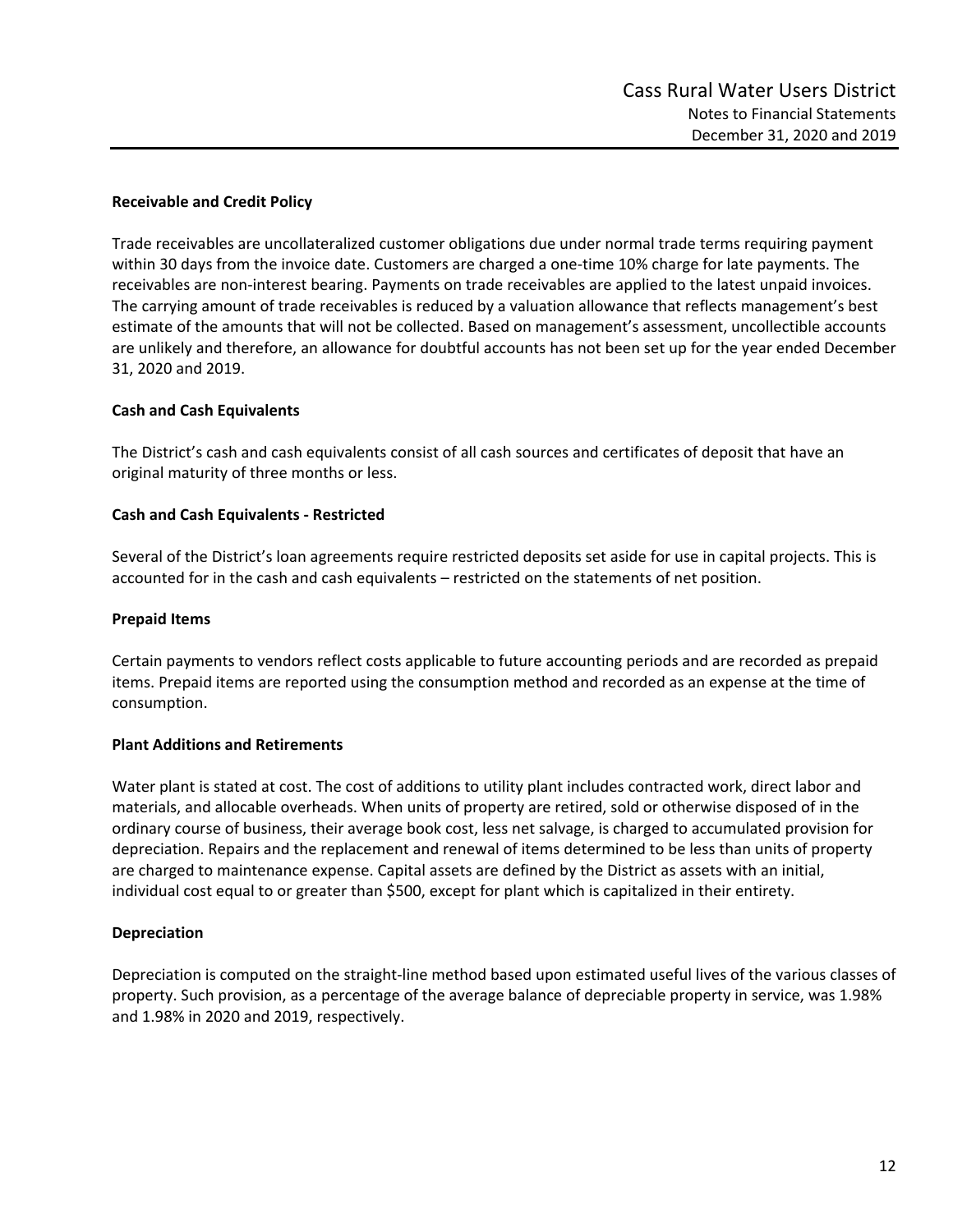## **Intangible Assets**

Intangible assets are stated at amortized cost. The intangible assets are the right to supply treated wastewater and treat the wastewater return flow for a period of years to come. They are being amortized on a straight‐line basis over the life of the agreement, which is over 20 years. The project was completed at the end of 2009. The amortization expense recorded in 2020 and 2019 was \$521,169.

# **Operating and Nonoperating Revenues and Expenditures**

The District reports operating revenues and expenses separately from nonoperating items. Operating revenues and expenses generally result from producing and delivering goods in connection with the District's principal ongoing operations. The principal operating revenues of the District are charges to customers for sale of water. Operating expenses for the District include the costs of sales, administrative expenses, and depreciation on capital assets. All revenues and expenses not meeting this definition are reported as nonoperating revenues and expenses.

# **Revenue Recognition**

Revenue from water sales is reflected in the accounts at the time delivered.

## **Accounting Estimates**

The preparation of financial statements in conformity with generally accepted accounting principles requires management to make estimates and assumptions that affect the reported amounts of assets and liabilities at the date of the financial statements and reported amounts of revenues and expenses during the reporting period. Actual results could differ from those estimates.

## **Business and Credit Risk**

The District provides water service on account to its members which are located primarily in Cass County, North Dakota.

## **Reclassifications**

Certain reclassifications of amounts previously reported have been made to the accompanying financial statements to maintain consistency between periods presented. The reclassifications had no impact on net position.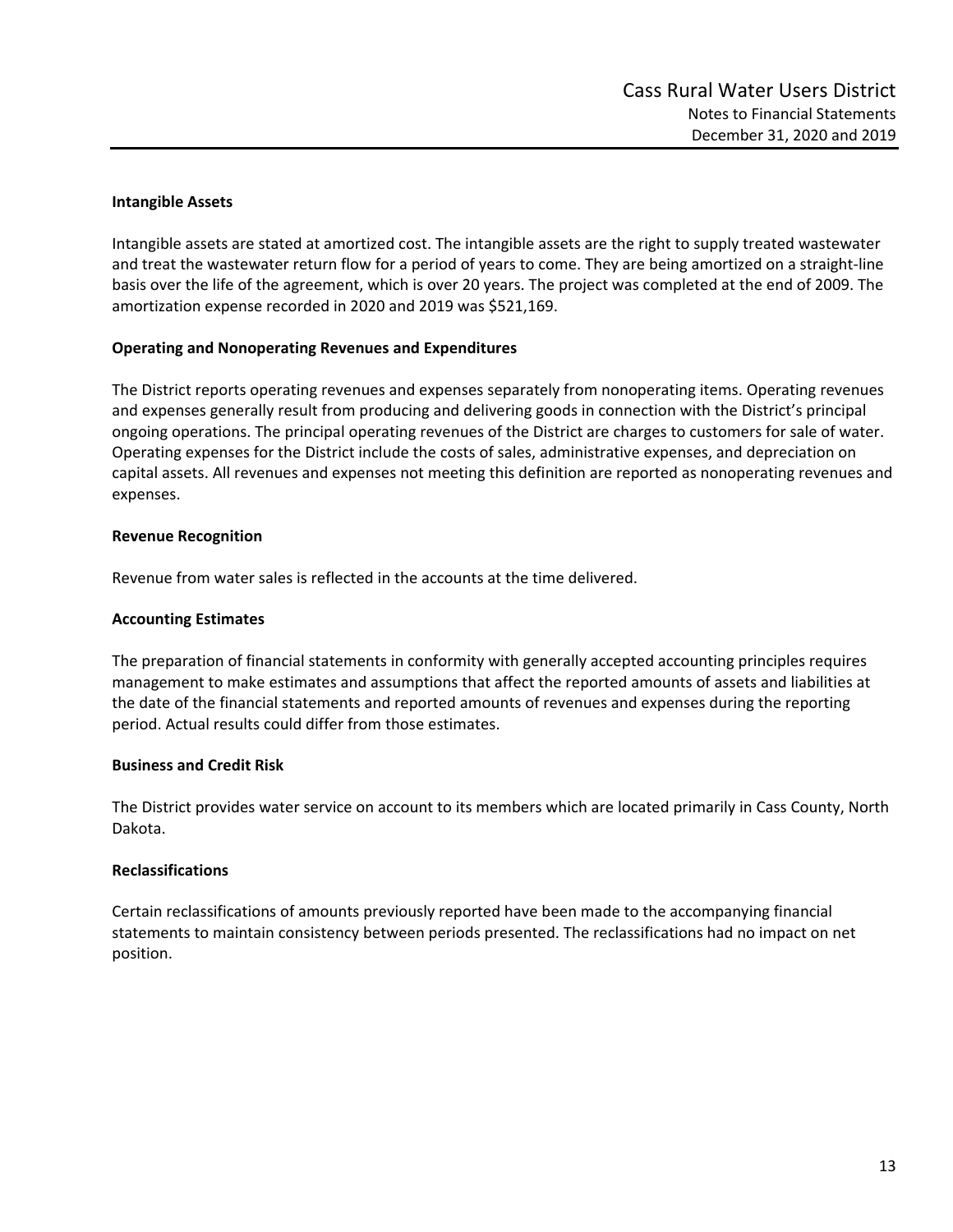# **Note 3 ‐ Deposits, Investments and Investment Income**

The District's investments are generally reported at fair value, as discussed in Note 2. At December 31, 2020, the District had the following investments, all of which are held in the District's name by various custodial banks that were agents of the District:

| Investment Type                                 | Fair<br>Value | Less than 1 | 1-5                      |  |  |
|-------------------------------------------------|---------------|-------------|--------------------------|--|--|
| <b>Certificate of Deposits</b>                  | 3,170,000     | 2,165,000   | 1,005,000                |  |  |
| <b>Government National Mortgage Association</b> | 27.475        | 27.475      | $\overline{\phantom{0}}$ |  |  |

As of December 31, 2019, the District has the following investments and maturities:

| Investment Type                                 | Fair<br>Value | Less than 1 | 1-5                      |
|-------------------------------------------------|---------------|-------------|--------------------------|
| <b>Certificate of Deposits</b>                  | 3,409,706     | 2,339,706   | 1,070,000                |
| <b>Government National Mortgage Association</b> | 34,794        | 34,794      | $\overline{\phantom{0}}$ |

## **Interest Rate Risk**

The District does not have a formal investment policy that limits investment maturities as a means of managing its exposure to fair value losses arising from increasing interest rates.

## **Credit Risk**

Credit risk is the risk that an issuer or other counterparty to an investment will not fulfill its obligations. The District does not have a formal policy to limit exposure to credit risk. The asset back securities noted above are not rated.

## **Concentration of Credit Risk**

The District does not have a formal investment policy that limits the total amount of securities that can be held with any one company or government agency.

# **Custodial Credit Risk**

Custodial credit risk is the risk that in the event of a bank failure, the District's deposits may not be returned to it. The District does not have a formal policy to limit exposure to custodial credit risk.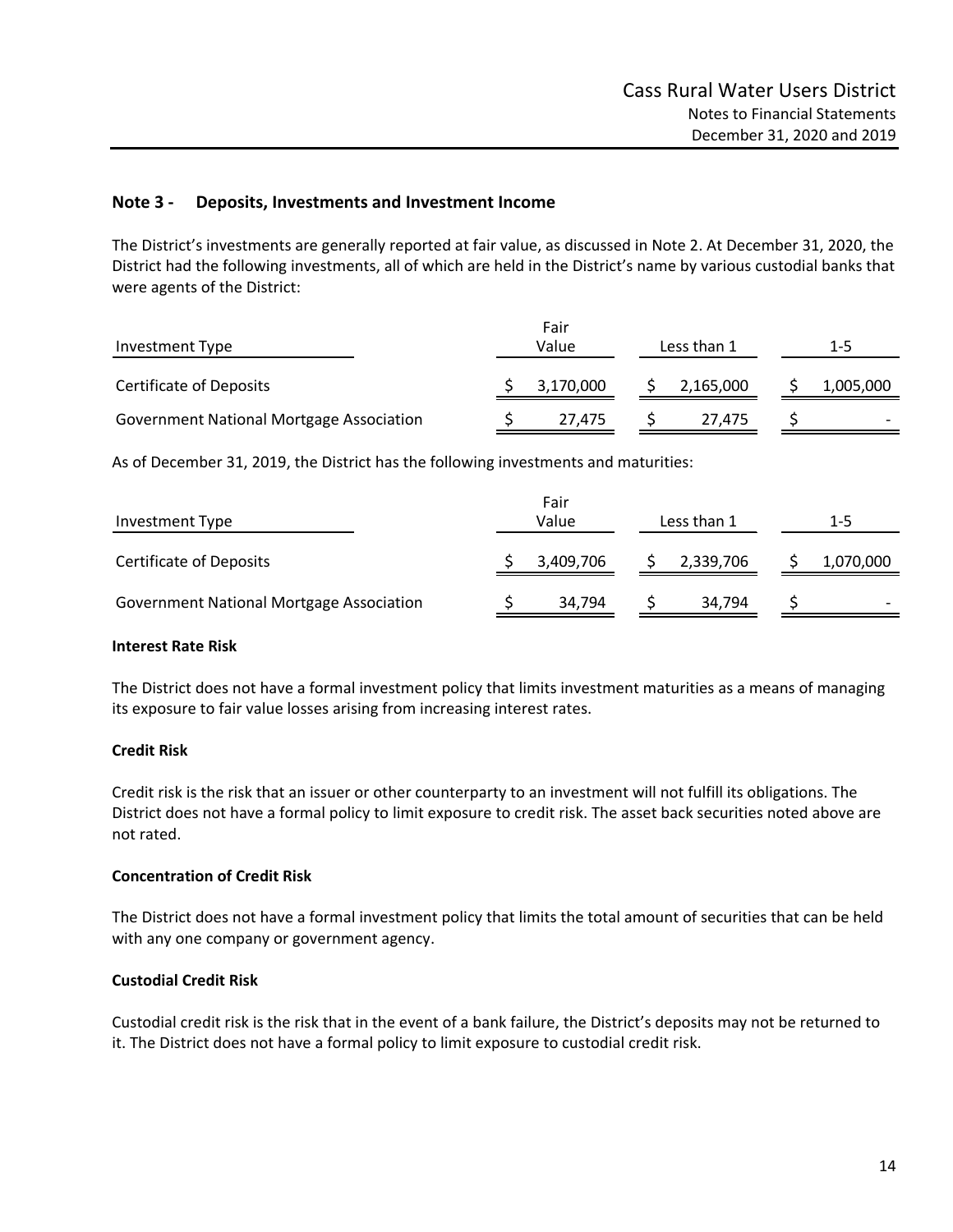## **Pledged Collateral**

In accordance with North Dakota Century Code, the District maintains deposits at those depository banks and brokerages authorized by the Board of Directors, all of which are covered by Federal Depository Insurance or Securities Investor Protection. Century Code requires that all of the District's deposits be protected by insurance, collateral or surety bond. The market value of the collateral pledged must be equal to or greater than 110% of the deposits not covered by insurance or bonds. At December 31, 2020, deposits held with Kindred State Bank were not fully insured or collateralized by securities held in the District's name by \$745,931.

The carrying amount of deposits and investments shown above is in the District's balance sheet as follows:

|                                                                                                                                                                                                                                                                          | 2020                                                   |                        | 2019                                                                |
|--------------------------------------------------------------------------------------------------------------------------------------------------------------------------------------------------------------------------------------------------------------------------|--------------------------------------------------------|------------------------|---------------------------------------------------------------------|
| <b>Carrying Amount</b><br>Deposits in bank<br>Certificates of deposit<br>Asset backed securities                                                                                                                                                                         | 7,242,945<br>\$<br>3,170,000                           | \$<br>27,475           | 5,514,195<br>3,409,706<br>34,794                                    |
|                                                                                                                                                                                                                                                                          | 10,440,420                                             | S                      | 8,958,695                                                           |
| Included in the Statement of Net Positions                                                                                                                                                                                                                               |                                                        |                        |                                                                     |
| Cash and cash equivalents<br>Cash and cash equivalents - restricted for construction<br>Cash and cash equivalents - restricted for long term debt<br>Asset backed securities - short term<br>Certificates of deposit - short term<br>Certificates of deposit - long term | Ś.<br>3,207,917<br>3,985,860<br>2,165,000<br>1,005,000 | \$<br>49,168<br>27,475 | 1,744,249<br>4,790<br>3,765,156<br>34,794<br>2,339,706<br>1,070,000 |
|                                                                                                                                                                                                                                                                          | 10,440,420                                             |                        | 8,958,695                                                           |

## **Note 4 ‐ Long‐Term Receivables**

## **Special assessments**

Pursuant to N.D.C.C. Chapter 61‐35, the District is authorized to levy special assessments to provide for the cost of construction, repair, alteration, operation, and maintenance of a project with funds raised by special assessments. The District issues special assessments against properties in order to offer water service into expanded territories. Special assessment payments are collected by the county and remitted to the District on a monthly basis.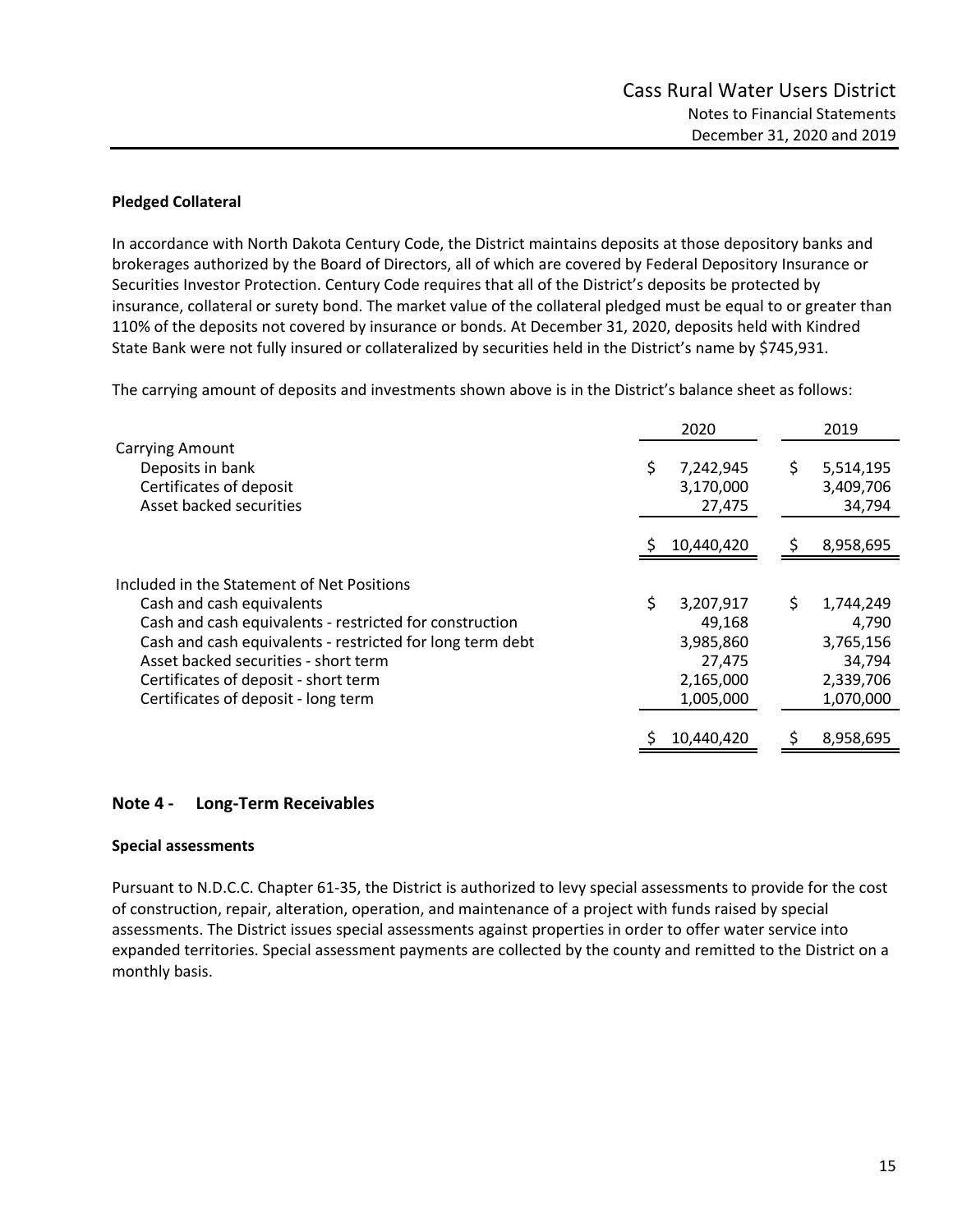The following is a summary of special assessments receivable at December 31, 2020:

| Improvement District                                                                                                                             | Initial<br>Year | Final<br>Year | Annual Payment        | <b>Interest Rate</b> | Remaining<br>Balance       |
|--------------------------------------------------------------------------------------------------------------------------------------------------|-----------------|---------------|-----------------------|----------------------|----------------------------|
| <b>Silverleaf and Custer Crossing</b>                                                                                                            | 2007            | 2022          | \$6,000 - \$24,000    | 5.20%                | \$<br>30,367               |
| Maple Valley and Prairie Grove                                                                                                                   | 2009            | 2023          | \$30,000 - \$55,000   | $4.25 - 5.00\%$      | 138,979                    |
| Maple Valley and Prairie Grove Phase 2                                                                                                           | 2010            | 2024          | \$21,000 - \$27,000   | $2.60 - 4.50%$       | 85,274                     |
| Deer Creek, Silverleaf, Maple Valley, MGB,<br>Beach Lane, and 73rd Ave                                                                           | 2013            | 2027          | \$60,000 - \$85,000   | $0.60 - 2.65%$       | 397,879                    |
| Davies and Deer Creek 2nd                                                                                                                        | 2014            | 2028          | \$35,000 - \$60,000   | $0.80 - 4.00\%$      | 491,739                    |
| Eagle Point 1st and 2nd, Deer Creek 3rd,<br>Fargo Park, and Davies                                                                               | 2015            | 2029          | \$90,000 - \$105,000  | $0.80 - 3.10%$       | 1,001,327                  |
| Crofton Cove, Deer Creek 4th, Golden Valley,<br>and Crofton 2nd                                                                                  | 2016            | 2030          | \$85,000 - \$175,000  | $0.80 - 3.50%$       | 1,634,805                  |
| Golden Valley 2nd, Deer Creek 5th,<br>Rocking Horse 2nd, Crofton Coves,<br>Prairie Farms 2nd, and Eagle Valley 2nd                               | 2017            | 2031          | \$250,000 - \$650,000 | $1.10 - 3.25%$       | 3,007,746                  |
| Maple Valley, Eagle Point 3rd, Deer Creek 6th,<br>Woodhurst 31st, Eagle Valley 1st, Lake Shure,<br>and Wilds 8th                                 | 2018            | 2032          | \$75,000 - \$240,000  | $1.75 - 3.65%$       | 1,594,512                  |
| Eagle Valley 2nd, Bison Meadow, and Wilds 9th                                                                                                    | 2019            | 2033          | \$60,000 - \$85,000   | $2.25 - 3.70%$       | 974,537                    |
| Rocking Horse 5th, Grayland First Phase, and<br><b>Bison Meadows Phase 2</b>                                                                     | 2020            | 2034          | \$40,000 - \$55,000   | $1.60 - 2.30%$       | 710,475                    |
| Eagle Valley 3rd, Madelyn Meadows 1st, Cub Creek<br>1st, 63rd St, Lakeview Dr, Wilds 11th, Bison<br>Meadows 2nd, Golden Valley 2nd, Grayland 2nd | 2021            | 2035          | \$215,000 - \$800,000 | $0.40 - 2.00\%$      | 3,509,286                  |
| Included in the following statement of net position captions:                                                                                    |                 |               |                       |                      | \$<br>13,576,926           |
| <b>Current Assets</b><br>Delinquent special assessment receivables<br>Special assessment receivable, current portion                             |                 |               |                       |                      | \$<br>169,887<br>1,002,541 |
| Other Property and Investments<br>Special assessment receivable, net of current portion                                                          |                 |               |                       |                      | 12,404,498                 |
|                                                                                                                                                  |                 |               |                       |                      | \$13,576,926               |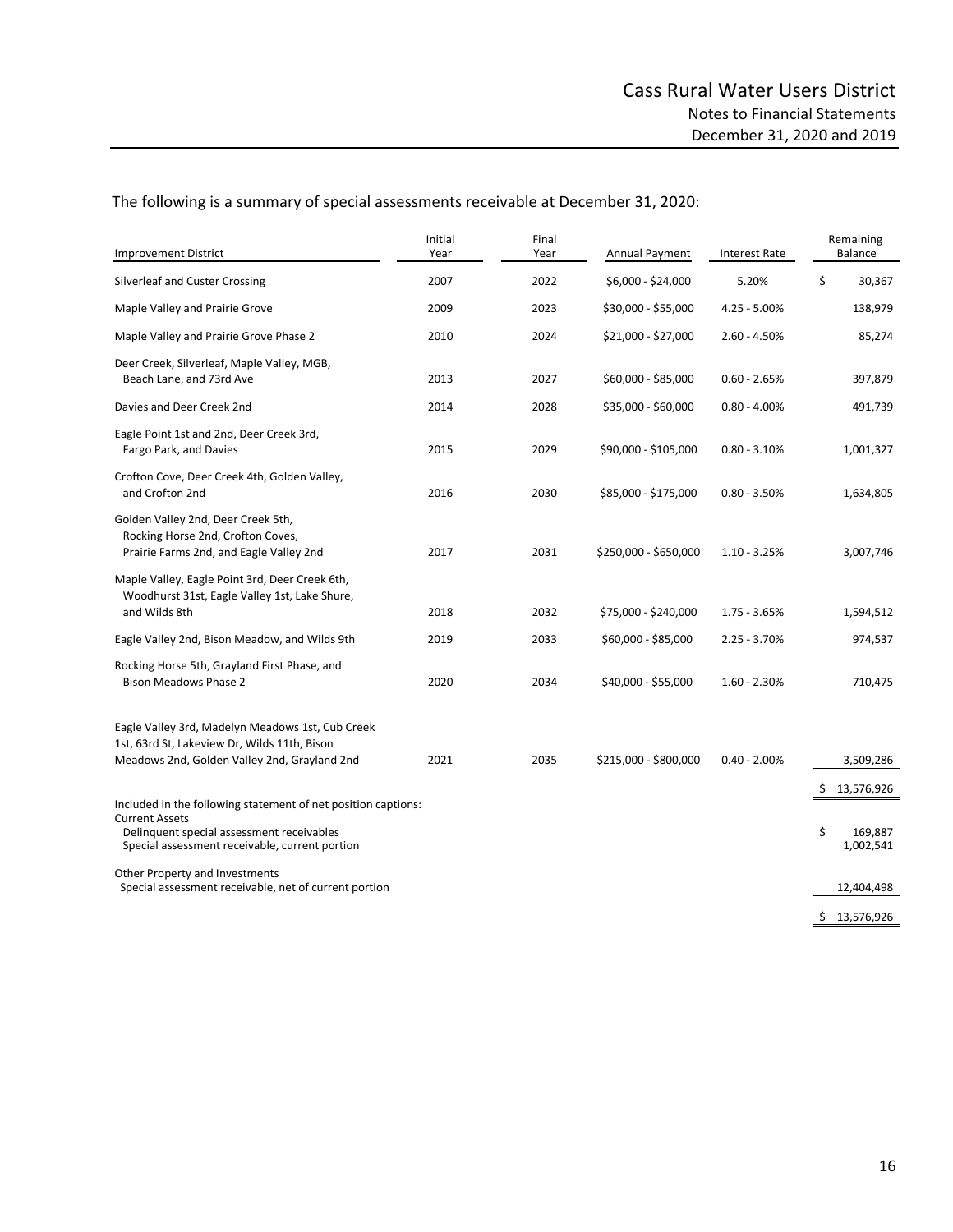The following is a summary of special assessments receivable at December 31, 2019:

| Improvement District                                                                                                                                                                  | Initial<br>Year | Final<br>Year | Annual Payment        | <b>Interest Rate</b> | Remaining<br>Balance     |
|---------------------------------------------------------------------------------------------------------------------------------------------------------------------------------------|-----------------|---------------|-----------------------|----------------------|--------------------------|
| <b>Silverleaf and Custer Crossing</b>                                                                                                                                                 | 2007            | 2022          | \$6,000 - \$24,000    | 5.20%                | \$<br>49,910             |
| Maple Valley and Prairie Grove                                                                                                                                                        | 2009            | 2023          | \$30,000 - \$55,000   | $4.25 - 5.00\%$      | 186,992                  |
| Maple Valley and Prairie Grove Phase 2                                                                                                                                                | 2010            | 2024          | \$21,000 - \$27,000   | $2.60 - 4.50%$       | 104,748                  |
| Deer Creek, Silverleaf, Maple Valley, MGB,<br>Beach Lane, and 73rd Ave                                                                                                                | 2013            | 2027          | \$60,000 - \$85,000   | $0.60 - 2.65%$       | 454,517                  |
| Davies and Deer Creek 2nd                                                                                                                                                             | 2014            | 2028          | \$35,000 - \$60,000   | $0.80 - 4.00\%$      | 547,491                  |
| Eagle Point 1st and 2nd, Deer Creek 3rd,<br>Fargo Park, and Davies                                                                                                                    | 2015            | 2029          | \$90,000 - \$105,000  | $0.80 - 3.10%$       | 1,090,936                |
| Crofton Cove, Deer Creek 4th, Golden Valley,<br>and Crofton 2nd                                                                                                                       | 2016            | 2030          | \$85,000 - \$175,000  | $0.80 - 3.50%$       | 1,747,863                |
| Golden Valley 2nd, Deer Creek 5th,<br>Rocking Horse 2nd, Crofton Coves,<br>Prairie Farms 2nd, and Eagle Valley 2nd                                                                    | 2017            | 2031          | \$250,000 - \$650,000 | $1.10 - 3.25%$       | 3,222,023                |
| Maple Valley, Eagle Point 3rd, Deer Creek 6th,<br>Woodhurst 31st, Eagle Valley 1st, Lake Shure,<br>and Wilds 8th                                                                      | 2018            | 2032          | \$75,000 - \$240,000  | $1.75 - 3.65%$       | 1,695,083                |
| Eagle Valley 2nd, Bison Meadow, and Wilds 9th                                                                                                                                         | 2019            | 2033          | \$60,000 - \$85,000   | $2.25 - 3.70%$       | 1,025,051                |
| Rocking Horse 5th, Grayland First Phase, and<br><b>Bison Meadows Phase 2</b>                                                                                                          | 2020            | 2034          | \$40,000 - \$55,000   | $1.60 - 2.30%$       | 745,000                  |
|                                                                                                                                                                                       |                 |               |                       |                      | 10,869,614               |
| Included in the following statement of net position captions:<br><b>Current Assets</b><br>Delinquent special assessment receivables<br>Special assessment receivable, current portion |                 |               |                       |                      | \$<br>258,919<br>789,004 |
| Other Property and Investments<br>Special assessment receivable, net of current portion                                                                                               |                 |               |                       |                      | 9,821,691                |
|                                                                                                                                                                                       |                 |               |                       |                      | \$<br>10,869,614         |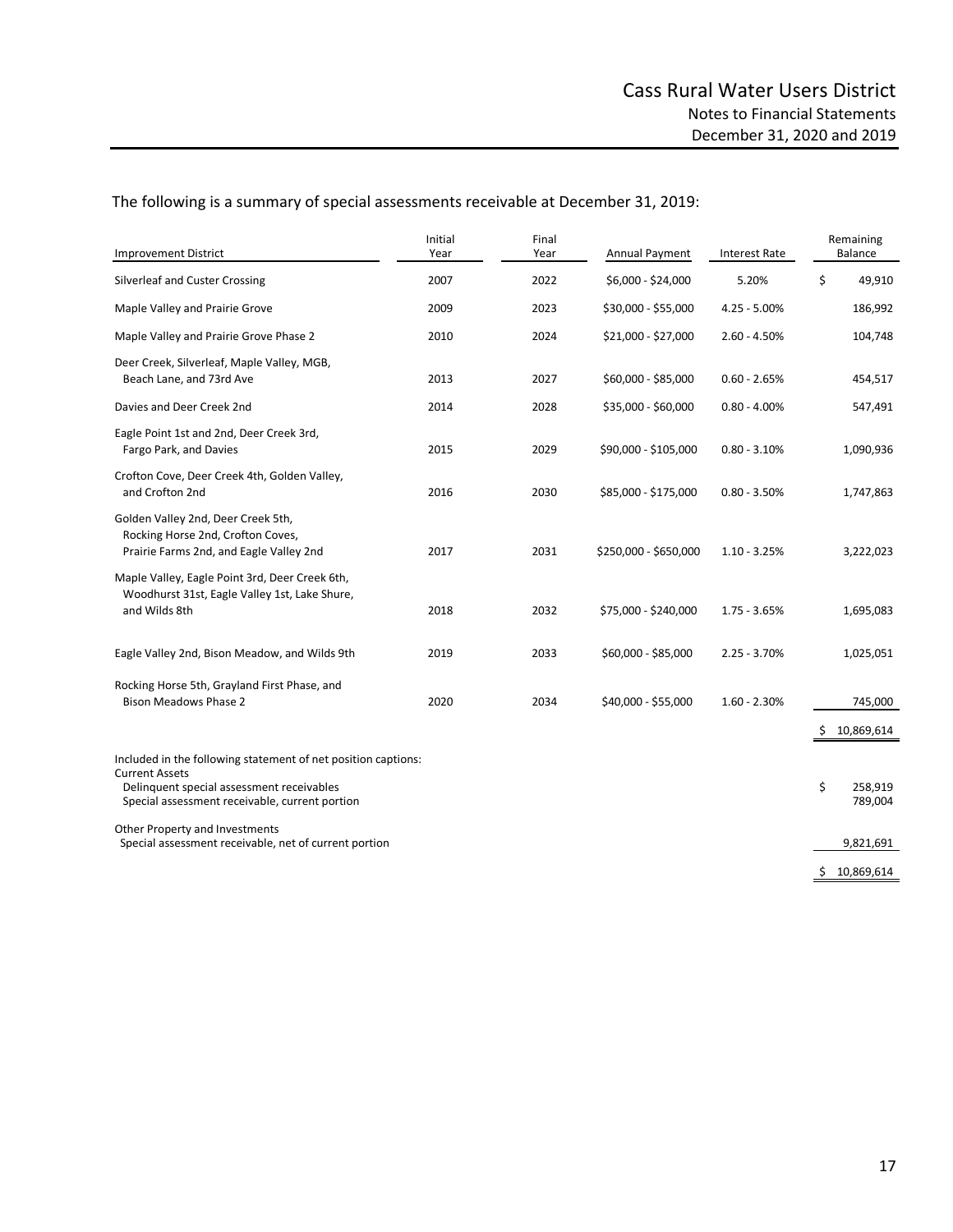## **Note 5 ‐ Water Plant and Depreciation**

As of December 31, 2020:

|                                                                      | Balance<br>1/1/20<br>Additions |                  | Retirements     | <b>Balance</b><br>12/31/20 |
|----------------------------------------------------------------------|--------------------------------|------------------|-----------------|----------------------------|
| <b>Classified Water Plant in Service</b><br>Construction in progress | 3,129,394                      | \$<br>5,270,550  | \$<br>8,357,297 | \$<br>42,647               |
| Intangible plant                                                     |                                |                  |                 |                            |
| Organization                                                         | 3,191                          |                  |                 | 3,191                      |
| Franchises and consents                                              | 316                            |                  |                 | 316                        |
|                                                                      | 3,507                          |                  |                 | 3,507                      |
| Distribution plant                                                   |                                |                  |                 |                            |
| Land and land rights                                                 | 763,090                        |                  |                 | 763,090                    |
| Collecting and impounding reservoirs                                 | 4,174,354                      | 4,181,242        |                 | 8,355,596                  |
| Wells                                                                | 1,293,647                      |                  |                 | 1,293,647                  |
| Electric pumping equipment                                           | 1,164,605                      |                  |                 | 1,164,605                  |
| Water treatment equipment                                            | 5,440,513                      | 103,316          |                 | 5,543,829                  |
| Transmission and distribution mains                                  | 41,708,558                     | 4,069,835        |                 | 45,778,393                 |
| Transmission mains - Ethanol pipe                                    | 5,233,269                      |                  |                 | 5,233,269                  |
| Service leads<br><b>Meters</b>                                       | 21,169<br>1,548,388            | 168,833          |                 | 21,169<br>1,717,221        |
|                                                                      | 61,347,593                     | 8,523,226        |                 | 69,870,819                 |
| General plant                                                        |                                |                  |                 |                            |
| Structures and improvements                                          | 2,184,489                      |                  |                 | 2,184,489                  |
| Office furniture and equipment                                       | 283,645                        | 26,479           | 21,056          | 289,068                    |
| Transportation equipment                                             | 359,400                        | 85,858           | 55,558          | 389,700                    |
| Tools, shop and garage equipment                                     | 576,183                        | 45,549           |                 | 621,732                    |
| Other equipment - reservoir monitors                                 | 1,559,530                      | 28,138           |                 | 1,587,668                  |
|                                                                      | 4,963,247                      | 186,024          | 76,614          | 5,072,657                  |
| Total water plant                                                    | 69,443,741                     | 13,979,800<br>\$ | \$<br>8,433,911 | 74,989,630<br>S            |

Construction in progress as of December 31, 2020, consists of the Interstate 29 crossing and relocation of reservoir A. Costs incurred to date total \$21,659 and \$20,988, respectively. The Interstate 29 crossing is expected to be completed in 2021, with a total expected cost of approximately \$200,000. The reservoir A relocation project is expected to take three to five years to complete, with a total expected cost between \$11,000,000 and \$20,000,000.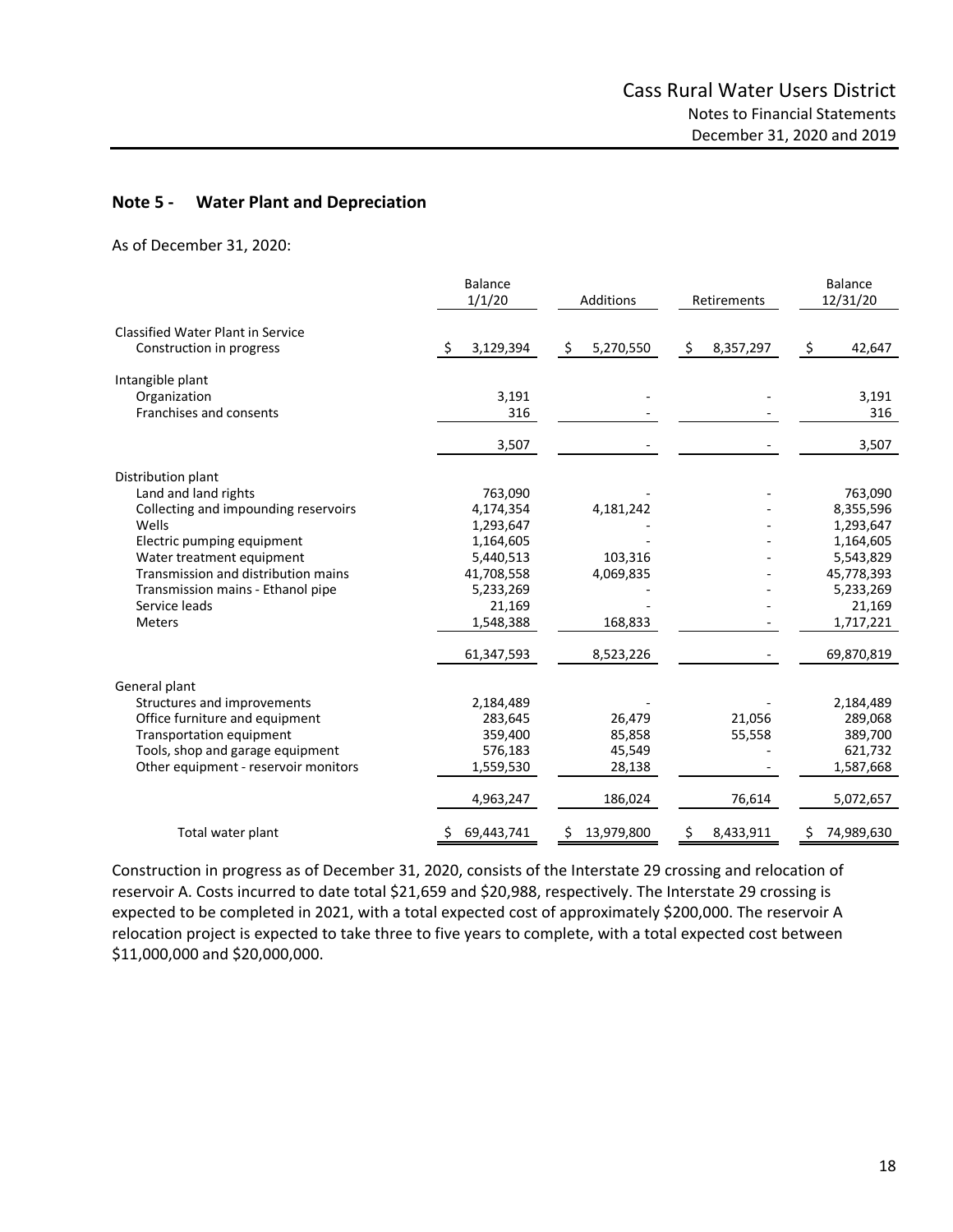Accumulated depreciation as of December 31, 2020:

|                                      |           | <b>Balance</b><br>Depreciation<br>1/1/20<br>Rates in % |                | Retirements  | Balance<br>12/31/20 |  |
|--------------------------------------|-----------|--------------------------------------------------------|----------------|--------------|---------------------|--|
| <b>Distribution Plant</b>            |           |                                                        |                |              |                     |  |
| Collecting and impounding reservoirs | 2.0       | \$<br>1,955,827                                        | Ś.<br>167,112  | \$           | Ś<br>2,122,939      |  |
| Wells                                | 2.0       | 388,684                                                | 25,873         |              | 414,557             |  |
| Electric pumping equipment           | 5.0       | 933,173                                                | 58,230         |              | 991,403             |  |
| Water treatment equipment            | 5.0       | 1,536,507                                              | 221,753        |              | 1,758,260           |  |
| Transmission                         | 1.0       | 6,328,611                                              | 562,449        |              | 6,891,060           |  |
| Meters                               | 4.0       | 637,061                                                | 68,689         |              | 705,750             |  |
| Service Leads                        | 1.0       | 21,169                                                 |                |              | 21,169              |  |
| Totals - distribution mains          |           | 11,801,032                                             | 1,104,106      |              | 12,905,138          |  |
| <b>General Plant</b>                 |           |                                                        |                |              |                     |  |
| Structures and improvements          | 2.0       | 252,592                                                | 43,690         |              | 296,282             |  |
| Office furniture and equipment       | 10.0-15.0 | 283,645                                                | 3,135          | 21,056       | 265,724             |  |
| Transportation equipment             | 33.3      | 272,711                                                | 38,489         | 55,558       | 255,642             |  |
| Tools, shop and garage equipment     | 15.0      | 586,755                                                | 34,977         |              | 621,732             |  |
| <b>Reservoir monitors</b>            | 10.0      | 865,821                                                | 158,767        |              | 1,024,588           |  |
| Totals - general plant               |           | 2,261,524                                              | 279,058        | 76,614       | 2,463,968           |  |
| Totals - all plant                   |           | \$<br>14,062,556                                       | 1,383,164<br>Ś | \$<br>76,614 | 15,369,106<br>\$    |  |

During 2007, the District entered into an agreement with Tharaldson Ethanol Plant I, LLC, to design and construct an ethanol plant in the Casselton Township. The project was completed in 2009 at a total cost of \$15,656,652. The project was financed by the District through a note from the North Dakota Public Finance Authority. Upon completion of the construction project, ownership of \$10,423,383 of the plant was transferred to the City of Fargo who is responsible for operation and maintenance of plant. Because the District retains the right to supply treated wastewater and treat the wastewater return flow for the next 20 years, that amount has been recorded as an intangible asset and is being amortized over the life of the agreement. The District will own, operate, and maintain the remaining \$5,233,269.

The City of Fargo is responsible for the repayment of \$1,703,088 of a note acquired for construction. The remaining balance is the responsibility of Tharaldson Ethanol Plant I, LLC (Tharaldson). As security for Tharaldson's debt service obligations, the District required personal guarantee of Gary Tharaldson for the bonding and required one year's bond payment (Upfront Deposit) to be held by a mutually agreed‐upon third party, with a balance of \$798,937 as of December 31, 2020. Until the bonds are retired, Tharaldson will make payment to the District for the bond payment amount, plus an additional 20%, which the District will place in a reserve fund. Interest earned on the reserve fund will be held for Tharaldson's debt service payment schedule. As of December 31, 2020, the reserve fund had a balance of \$2,087,558. During the years ended December 31, 2020 and 2019, the District received \$1,236,408 for these debt payments, and the amounts are included in operating revenues on the statements of revenues, expenses, and changes in net position.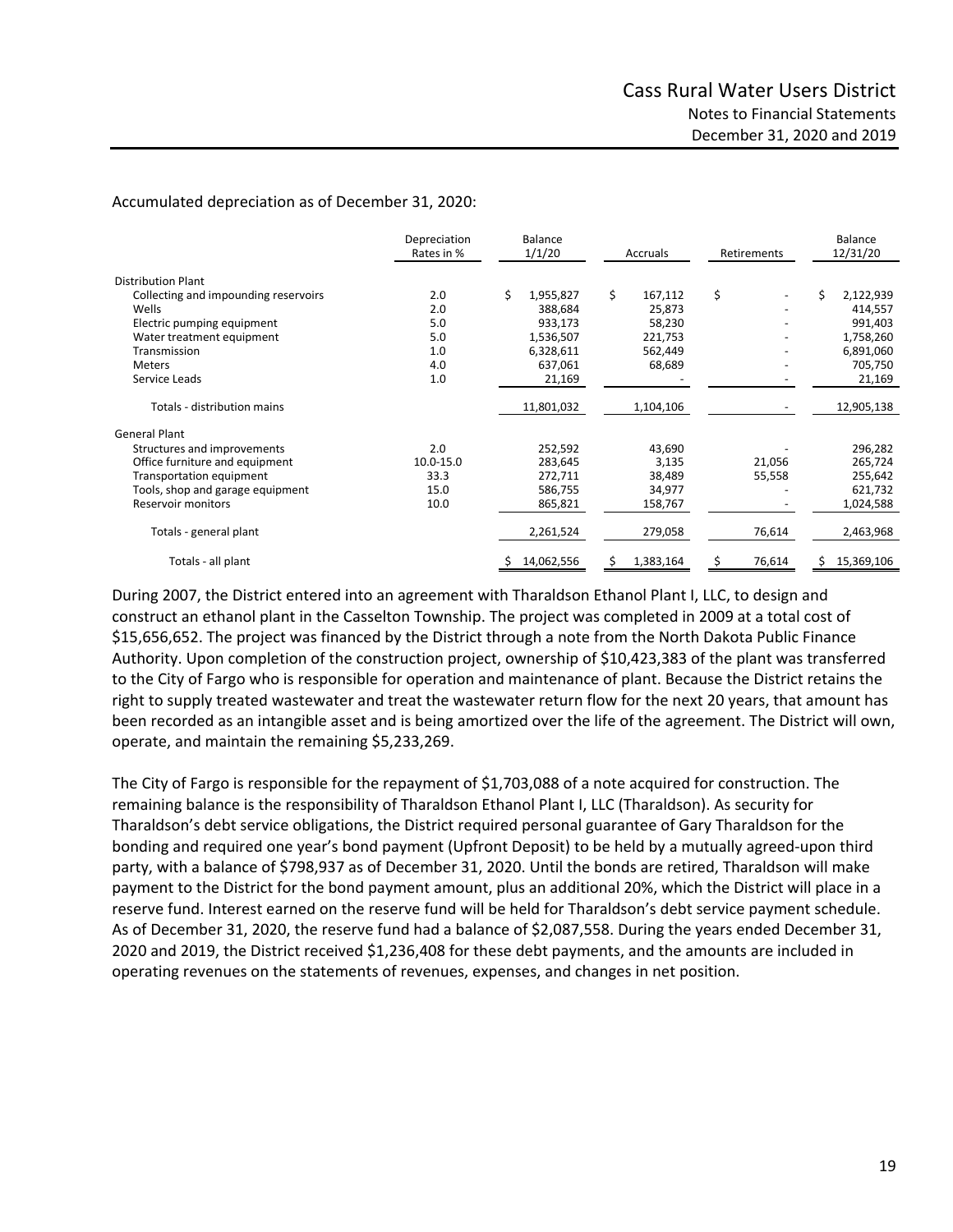#### As of December 31, 2019:

|                                          | Balance<br>1/1/19 | Additions        | Retirements     | <b>Balance</b><br>12/31/19 |  |
|------------------------------------------|-------------------|------------------|-----------------|----------------------------|--|
| <b>Classified Water Plant in Service</b> |                   |                  |                 |                            |  |
| Construction in progress                 | Ŝ.<br>5,143,333   | \$<br>5,083,559  | \$<br>7,097,498 | \$<br>3,129,394            |  |
| Intangible plant                         |                   |                  |                 |                            |  |
| Organization                             | 3,191             |                  |                 | 3,191                      |  |
| Franchises and consents                  | 316               |                  |                 | 316                        |  |
|                                          | 3,507             |                  |                 | 3,507                      |  |
| Distribution plant                       |                   |                  |                 |                            |  |
| Land and land rights                     | 763,090           |                  |                 | 763,090                    |  |
| Collecting and impounding reservoirs     | 4,024,354         | 150,000          |                 | 4,174,354                  |  |
| Wells                                    | 1,293,647         |                  |                 | 1,293,647                  |  |
| Electric pumping equipment               | 874,943           | 289,662          |                 | 1,164,605                  |  |
| Water treatment equipment                | 5,440,513         |                  |                 | 5,440,513                  |  |
| Transmission and distribution mains      | 35,099,133        | 6,621,873        | 12,448          | 41,708,558                 |  |
| Transmission mains - Ethanol pipe        | 5,233,269         |                  |                 | 5,233,269                  |  |
| Service leads                            | 21,169            |                  |                 | 21,169                     |  |
| <b>Meters</b>                            | 1,604,827         | 99,220           | 155,659         | 1,548,388                  |  |
|                                          | 54,354,945        | 7,160,755        | 168,107         | 61,347,593                 |  |
| General plant                            |                   |                  |                 |                            |  |
| Structures and improvements              | 2,184,489         |                  |                 | 2,184,489                  |  |
| Office furniture and equipment           | 277,219           | 9,713            | 3,287           | 283,645                    |  |
| Transportation equipment                 | 349,166           | 43,182           | 32,948          | 359,400                    |  |
| Tools, shop and garage equipment         | 563,509           | 12,674           |                 | 576,183                    |  |
| Other equipment - reservoir monitors     | 1,517,667         | 41,863           |                 | 1,559,530                  |  |
|                                          | 4,892,050         | 107,432          | 36,235          | 4,963,247                  |  |
| Total water plant                        | 64,393,835        | 12,351,746<br>\$ | 7,301,840<br>\$ | 69,443,741                 |  |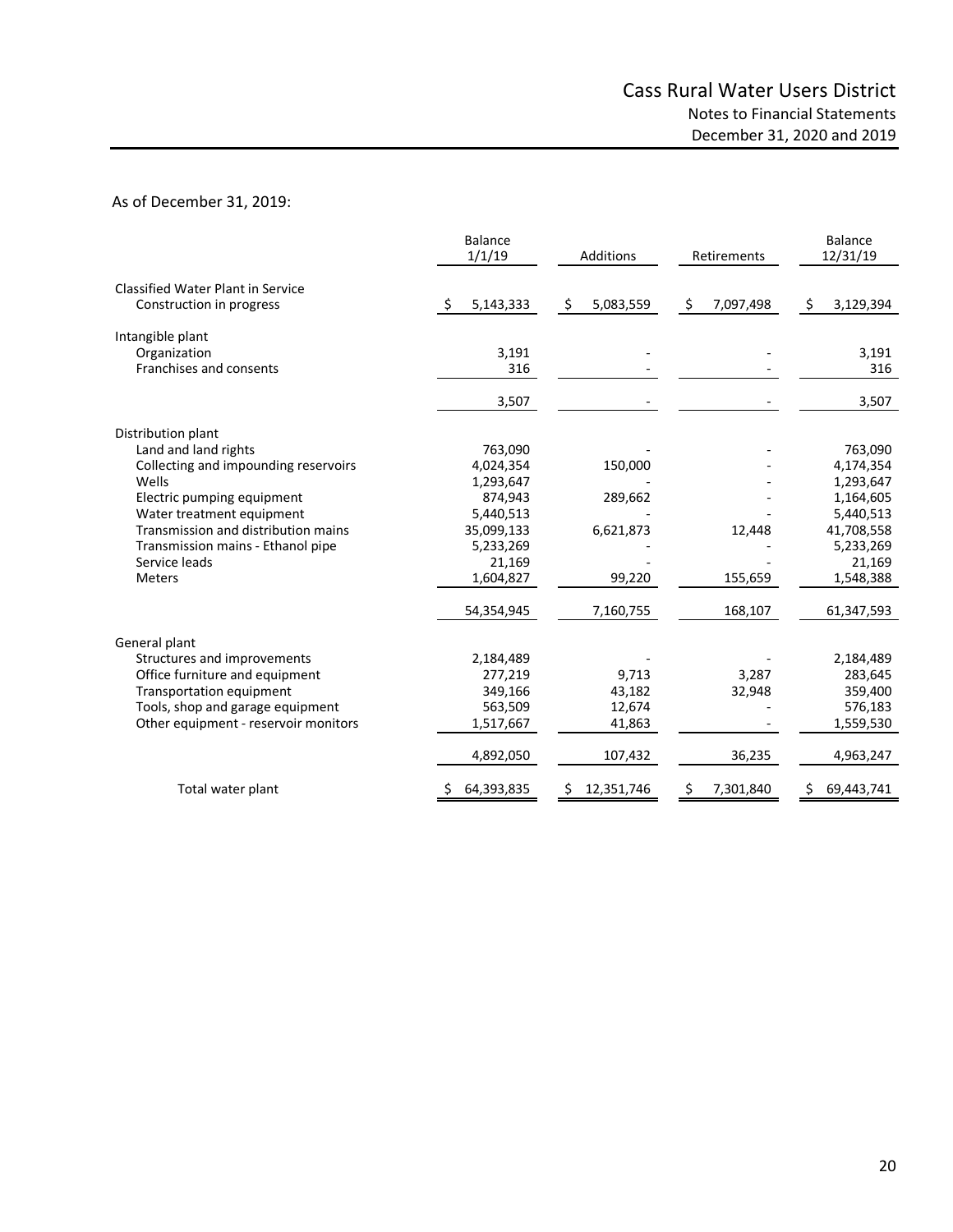# Accumulated depreciation as of December 31, 2019:

|                                      | Depreciation<br>Rates in % | Balance<br>01/01/19 | Accruals    | Retirements | <b>Balance</b><br>12/31/19 |  |
|--------------------------------------|----------------------------|---------------------|-------------|-------------|----------------------------|--|
| <b>Distribution Plant</b>            |                            |                     |             |             |                            |  |
| Collecting and impounding reservoirs | 2.0                        | Ś<br>1,872,340      | Ś<br>83,487 | \$          | Ś<br>1,955,827             |  |
| Wells                                | 2.0                        | 362,811             | 25,873      |             | 388,684                    |  |
| Electric pumping equipment           | 5.0                        | 874,943             | 58,230      |             | 933,173                    |  |
| Water treatment equipment            | 5.0                        | 1,318,886           | 217,621     |             | 1,536,507                  |  |
| Transmission                         | 1.0                        | 5,819,308           | 521,751     | 12,448      | 6,328,611                  |  |
| <b>Meters</b>                        | 4.0                        | 730,784             | 61,936      | 155,659     | 637,061                    |  |
| Service Leads                        | 1.0                        | 21,169              |             |             | 21,169                     |  |
| Totals - distribution mains          |                            | 11,000,241          | 968,898     | 168,107     | 11,801,032                 |  |
| <b>General Plant</b>                 |                            |                     |             |             |                            |  |
| Structures and improvements          | 2.0                        | 208,902             | 43,690      |             | 252,592                    |  |
| Office furniture and equipment       | 10.0-15.0                  | 285,290             | 1,642       | 3,287       | 283,645                    |  |
| Transportation equipment             | 33.3                       | 249,647             | 56,012      | 32,948      | 272,711                    |  |
| Tools, shop and garage equipment     | 15.0                       | 586,755             |             |             | 586,755                    |  |
| <b>Reservoir monitors</b>            | 10.0                       | 709,868             | 155,953     |             | 865,821                    |  |
| Totals - general plant               |                            | 2,040,462           | 257,297     | 36,235      | 2,261,524                  |  |
| Totals - all plant                   |                            | 13,040,703          | 1,226,195   | 204,342     | 14,062,556                 |  |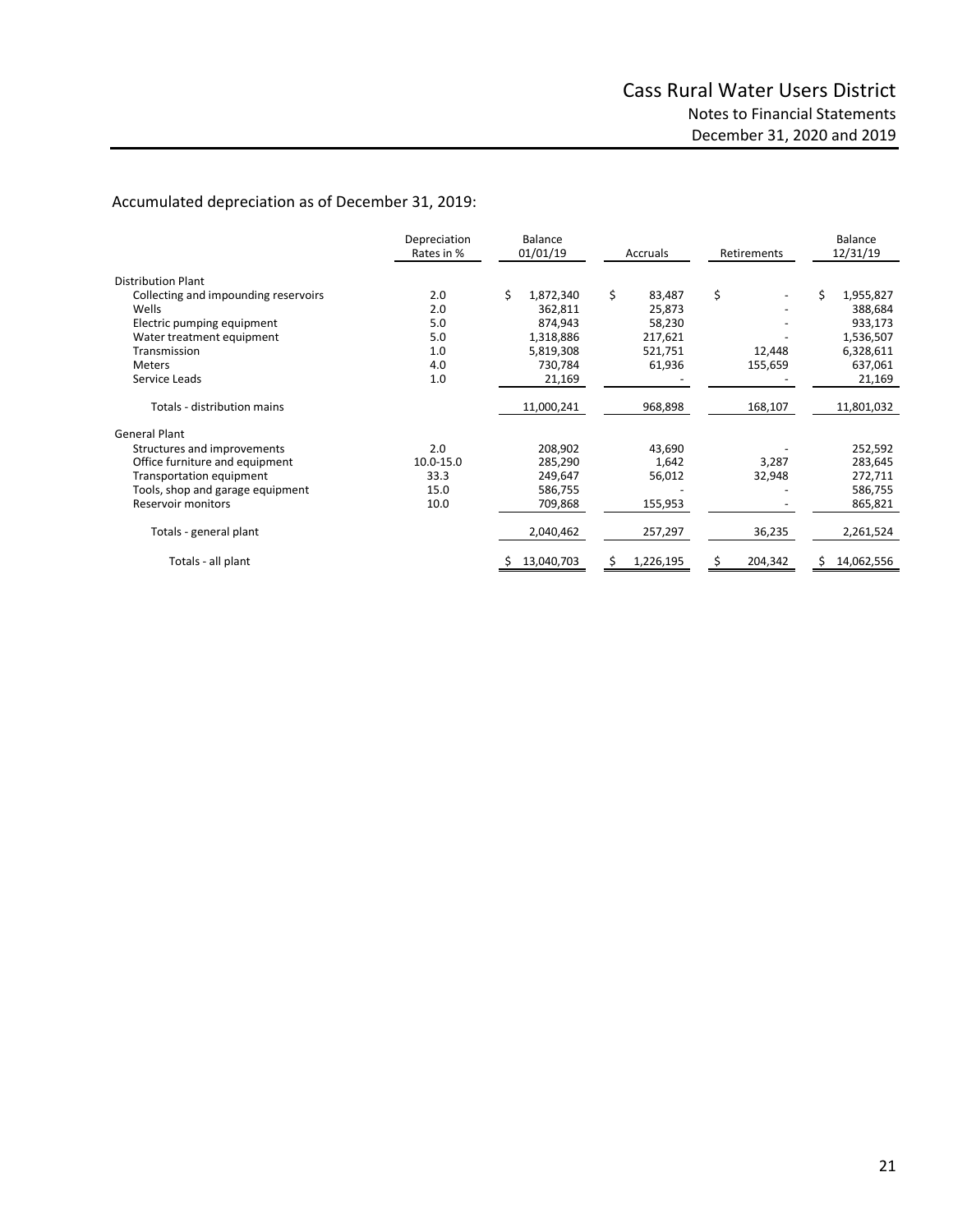# **Note 6 ‐ Long‐Term Debt**

Long term debt consists of:

|                                                      | <b>Balance</b><br>January 1,<br>2020 | Additions       | Payments         | <b>Balance</b><br>December 31,<br>2020 | Due within<br>One Year |
|------------------------------------------------------|--------------------------------------|-----------------|------------------|----------------------------------------|------------------------|
| Revenue Bonds of 2004                                | \$<br>645,000                        | \$              | \$<br>100,000    | \$<br>545,000                          | \$<br>100,000          |
| Improvement Bonds of 2006                            | 60,000                               |                 | 24,000           | 36,000                                 | 24,000                 |
| Radcliffe Revocable Trust                            | 53,269                               |                 | 9,614            | 43,655                                 | 10,108                 |
| Revenue Bonds of 2007                                | 8,795,651                            |                 | 850,000          | 7,945,651                              | 875,000                |
| NDPFA SRF 2008                                       | 725,000                              |                 | 64,999           | 660,001                                | 65,000                 |
| <b>Bremer Bond Issue</b>                             | 812,493                              |                 | 40,301           | 772,192                                | 42,535                 |
| Improvement Bonds of 2009                            | 110,000                              |                 | 20,000           | 90,000                                 | 20,000                 |
| <b>Tharaldson Ethanol Escrow</b>                     | 798,748                              | 204             |                  | 798,952                                |                        |
| <b>Starion Bond Series A</b>                         | 510,000                              |                 | 75,000           | 435,000                                | 70,000                 |
| <b>Starion Bond Series B</b>                         | 515,000                              |                 | 55,000           | 460,000                                | 55,000                 |
| <b>Starion Bond Series 2014</b>                      | 1,030,000                            |                 | 100,000          | 930,000                                | 100,000                |
| Refunding Improvement Bonds 2015                     | 200,000                              |                 | 50,000           | 150,000                                | 50,000                 |
| Refunding Revenue Bonds of 2015                      | 1,270,000                            |                 | 105,000          | 1,165,000                              | 105,000                |
| NDPFA SRF 2014                                       | 2,600,000                            |                 | 145,000          | 2,455,000                              | 150,000                |
| Improvement Bonds of 2015                            | 1,740,000                            |                 | 140,000          | 1,600,000                              | 150,000                |
| Improvement Bonds of 2016                            | 3,475,000                            |                 | 260,000          | 3,215,000                              | 265,000                |
| Improvement Bonds of 2017                            | 1,345,000                            |                 | 90,000           | 1,255,000                              | 90,000                 |
| NDPFA SRF 2018                                       | 785,819                              | 85,000          | 40,819           | 830,000                                | 40,000                 |
| Improvement Bonds of 2018                            | 1,010,000                            |                 | 60,000           | 950,000                                | 60,000                 |
| NDPFA SRF 2019                                       | 1,579,361                            | 739,887         | 105,000          | 2,214,248                              | 99,248                 |
| Improvement Bonds of 2019                            | 745,000                              |                 | 45,000           | 700,000                                | 40,000                 |
| Improvement Bonds of 2020                            |                                      | 3,590,000       |                  | 3,590,000                              | 245,000                |
|                                                      | 28,805,341<br>S                      | \$<br>4,415,091 | 2,379,733<br>\$  | \$.<br>30,840,699                      | \$<br>2,655,891        |
|                                                      | <b>Balance</b><br>January 1,<br>2019 | Additions       | Payments         | <b>Balance</b><br>December 31,<br>2019 | Due within<br>One Year |
|                                                      |                                      |                 |                  |                                        |                        |
| Bank of North Dakota                                 | \$<br>46,124                         | \$              | \$<br>46,124     | \$                                     | \$                     |
| Revenue Bonds of 2004                                | 740,000                              |                 | 95,000           | 645,000                                | 100,000                |
| Improvement Bonds of 2006                            | 83,000                               |                 | 23,000           | 60,000                                 | 24,000                 |
| Radcliffe Revocable Trust                            | 62,415                               |                 | 9,146            | 53,269                                 | 9,615                  |
| Revenue Bonds of 2007                                | 9,615,651                            |                 | 820,000          | 8,795,651                              | 850,000                |
| NDPFA SRF 2008                                       | 785,000                              |                 | 60,000           | 725,000                                | 65,000                 |
| <b>Bremer Bond Issue</b>                             | 850,075                              |                 | 37,582           | 812,493                                | 39,273                 |
| Improvement Bonds of 2009<br>Refunding Bonds of 2010 | 130,000<br>60,000                    |                 | 20,000<br>60,000 | 110,000                                | 20,000                 |
| <b>Tharaldson Ethanol Escrow</b>                     | 788,053                              | 10,695          |                  | 798,748                                |                        |
| <b>Starion Bond Series A</b>                         | 585,000                              |                 | 75,000           | 510,000                                | 75,000                 |
| <b>Starion Bond Series B</b>                         | 570,000                              |                 | 55,000           | 515,000                                | 55,000                 |
| <b>Starion Bond Series 2014</b>                      | 1,125,000                            |                 | 95,000           | 1,030,000                              | 100,000                |
| Refunding Improvement Bonds 2015                     | 250,000                              |                 | 50,000           | 200,000                                | 50,000                 |
| Refunding Revenue Bonds of 2015                      | 1,370,000                            |                 | 100,000          | 1,270,000                              | 105,000                |
| NDPFA SRF 2014                                       | 2,740,000                            |                 | 140,000          | 2,600,000                              | 145,000                |
| Improvement Bonds of 2015                            | 1,880,000                            |                 | 140,000          | 1,740,000                              | 140,000                |
| Improvement Bonds of 2016                            | 3,730,000                            |                 | 255,000          | 3,475,000                              | 260,000                |
| Improvement Bonds of 2017                            | 1,430,000                            |                 | 85,000           | 1,345,000                              | 90,000                 |
| NDPFA SRF 2018                                       | 824,919                              |                 | 39,100           | 785,819                                | 40,000                 |
| Improvement Bonds of 2018                            | 1,070,000                            |                 | 60,000           | 1,010,000                              | 60,000                 |
| NDPFA SRF 2019                                       |                                      | 1,579,361       |                  | 1,579,361                              | 105,000                |
| Improvement Bonds of 2019                            |                                      | 745,000         |                  | 745,000                                | 45,000                 |
|                                                      |                                      |                 |                  |                                        |                        |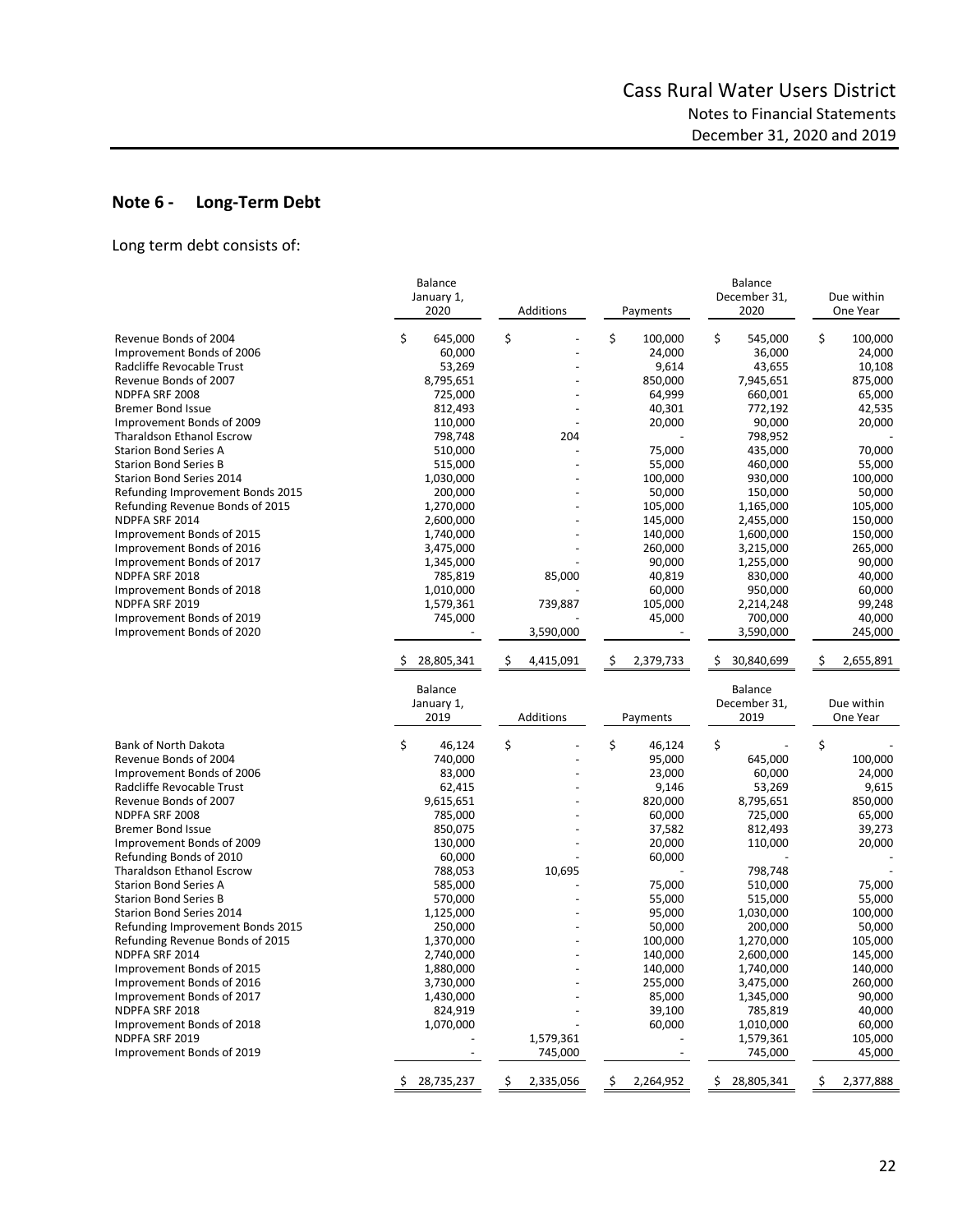Maturity dates and interest rates are as follows:

|                                  | <b>Maturity Date</b> | <b>Interest Rate</b> |
|----------------------------------|----------------------|----------------------|
|                                  |                      |                      |
| Revenue Bonds of 2004            | 2029                 | 2.50%                |
| Improvement Bonds of 2006        | 2023                 | 5.20%                |
| Radcliffe Revocable Trust        | 2024                 | 5.02%                |
| Revenue Bonds of 2007            | 2028                 | 3.50%                |
| NDPFA SRF 2008                   | 2029                 | 4.25%                |
| <b>Bremer Bond Issue</b>         | 2034                 | 6.25%                |
| Improvement Bonds of 2009        | 2024                 | $2.6 - 4.5%$         |
| <b>Tharaldson Ethanol Escrow</b> | 2028                 |                      |
| <b>Starion Bond Series A</b>     | 2027                 | $0.60 - 2.65%$       |
| <b>Starion Bond Series B</b>     | 2028                 | $0.80 - 4.00\%$      |
| <b>Starion Bond Series 2014</b>  | 2029                 | $0.80 - 3.10%$       |
| Refunding Improvement Bonds 2015 | 2023                 | $1.40 - 2.10%$       |
| Refunding Revenue Bonds of 2015  | 2030                 | 0.90-3.00%           |
| NDPFA SRF 2014                   | 2034                 | 2.00%                |
| Improvement Bonds of 2015        | 2030                 | $0.80 - 3.50\%$      |
| Improvement Bonds of 2016        | 2031                 | $1.10 - 3.25%$       |
| Improvement Bonds of 2017        | 2032                 | $1.75 - 3.65%$       |
| NDPFA SRF 2018                   | 2038                 | 1.50%                |
| Improvement Bonds of 2018        | 2033                 | $2.25 - 3.70%$       |
| NDPFA SRF 2019                   | 2039                 | 1.50%                |
| Improvement Bonds of 2019        | 2034                 | $1.60 - 2.30%$       |
| Improvement Bonds of 2020        | 2035                 | $0.40 - 2.00\%$      |

All assets are pledged as security for these debts. The Bank of North Dakota and Radcliffe Revocable Trust notes require annual payments of principal and interest and the North Dakota Public Finance Authority notes require annual payments of principal and semi‐annual payments of interest.

During 2019, the District entered into a loan agreement of \$2,600,000 with the North Dakota Public Finance Authority Drinking Water State Revolving Fund. As of December 31, 2020, \$2,319,248 has been borrowed on this note and is now fully executed. The agreement requires annual payments of principal and semi‐annual payments of interest at an interest rate of 1.50%. Payments commence in September 2020 through September 2039.

During 2019, the District issued \$745,000 of Improvement Bonds of 2019. The agreement requires annual payments of principal and semi‐annual payments of interest, at an interest rate of 1.50% to 2.30%. Payments commence in May 2020 through May 2034.

During 2020, the District issued \$3,590,000 of Improvement Bonds of 2020. The agreement requires annual payments of principal and semi‐annual payments of interest, at an interest rate of 0.40% to 2.00%. Payments commence in May 2021 through May 2035.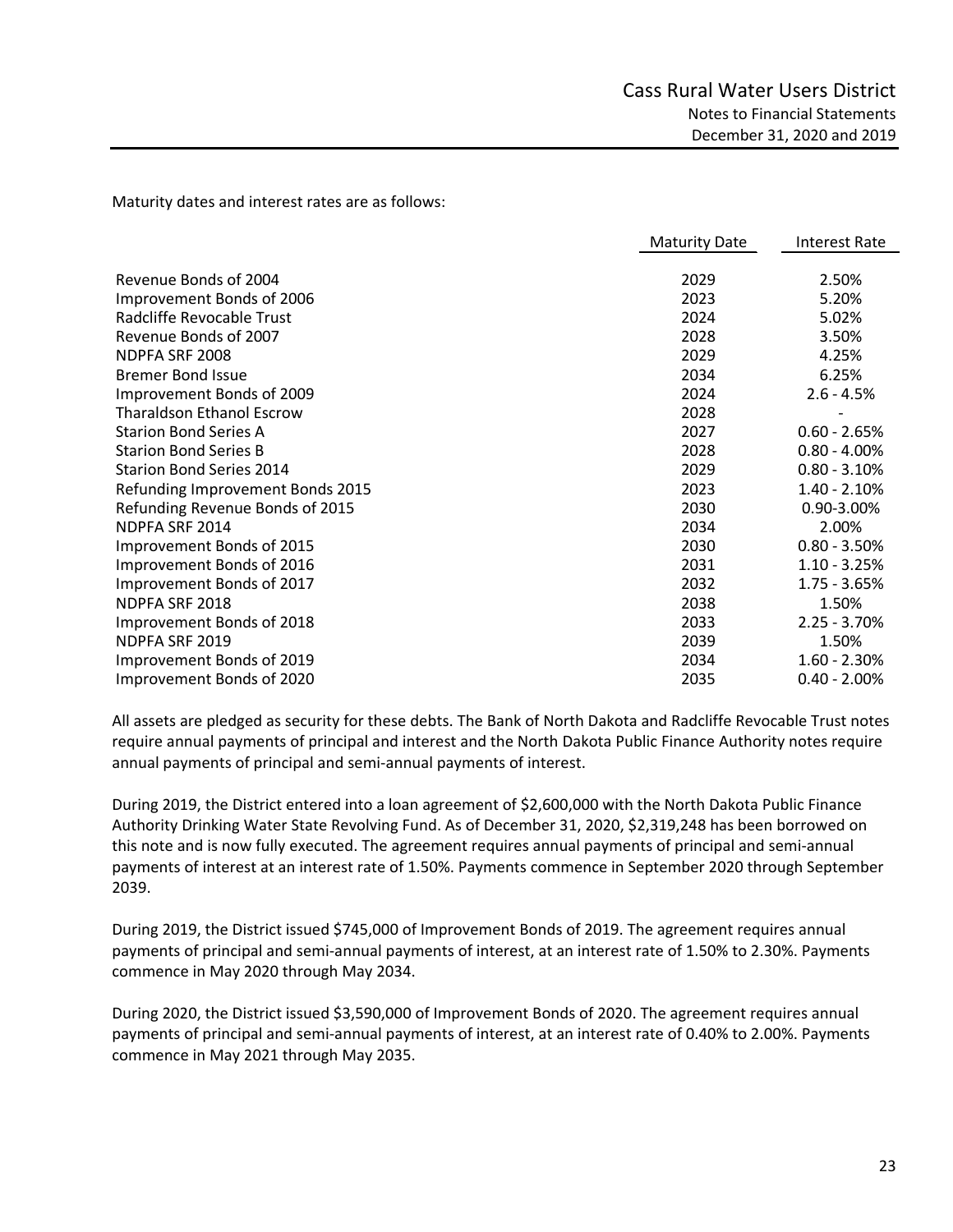Minimum principal and interest payments required are estimated as follows:

|                           | Long-term Debt |            |    |           |  |  |
|---------------------------|----------------|------------|----|-----------|--|--|
| Years Ending December 31, |                | Principal  |    | Interest  |  |  |
| 2021                      | \$             | 2,655,891  | \$ | 756,696   |  |  |
| 2022                      |                | 2,661,010  |    | 720,580   |  |  |
| 2023                      |                | 2,713,484  |    | 651,272   |  |  |
| 2024                      |                | 2,740,070  |    | 576,014   |  |  |
| 2025                      |                | 2,785,422  |    | 497,687   |  |  |
| 2026 - 2030               |                | 12,341,523 |    | 1,311,848 |  |  |
| 2031 - 2035               |                | 4,253,284  |    | 256,549   |  |  |
| 2036 - 2038               |                | 690,015    |    | 24,750    |  |  |
|                           |                | 30,840,699 | \$ | 4,795,396 |  |  |

## **Note 7 ‐ Lease Agreement**

The District entered into a lease agreement with the City of Casselton to permit the District to utilize a portion of the storage capacity in the City of Casselton water tower. Under the agreement, the District is liable for 18% of the total shared cost which equates to the District's portion of storage capacity. The agreement will remain in effect for an initial term of 25 years and shall be automatically extended for successive terms of 5 years each unless either entity provides a minimum of 2 years advance written notice of intent to discontinue agreement. In the event the City of Casselton chooses to discontinue this agreement or any extension thereof, the City of Casselton shall remit to the District the initial project cost assumed by the District less accumulated depreciation which shall be calculated using the straight-line method with a useful life of 80 years.

Future minimum lease payments are as follows:

| Years Ending December 31,    |                                      |
|------------------------------|--------------------------------------|
| 2021<br>2022<br>2023<br>2024 | 17,883<br>17,838<br>17,964<br>17,897 |
|                              | 71,582                               |

The operation and maintenance cost for the water tower shall be the responsibility of the City of Casselton, except that the District shall be liable to the City of Casselton for a portion of said costs of operating and maintenance, as determined on a monthly gallon usage basis attributable to the District. The initial charge to cover these costs shall be \$.20 per 1,000 gallons. The District is expensing these costs as purchased water. Expense for the year ended December 31, 2020 and 2019 was \$60,083 and \$103,552, respectively.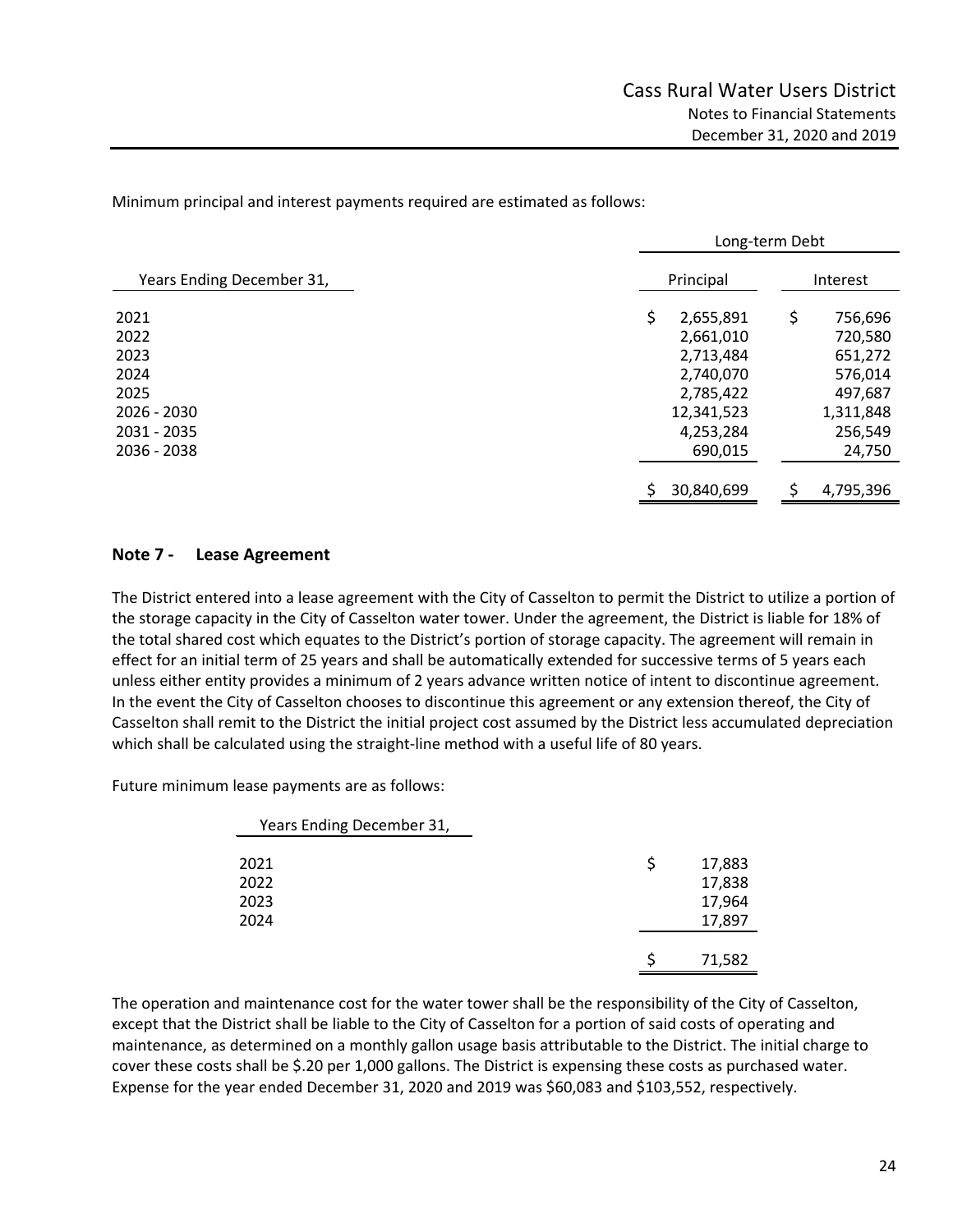# **Note 8 ‐ Major Customer**

The District derived 10 percent or more of its revenue from the following customer during the years ended December 31, 2020 and 2019:

|            | 2020        | 2019        |  |  |
|------------|-------------|-------------|--|--|
| Customer A | \$2,610,932 | \$2,567,792 |  |  |

As of December 31, 2020 and 2019, the District had accounts receivable due from this customer of \$205,011 and \$205,782, respectively.

# **Note 9 ‐ Retirement Plan**

Effective April 1, 2018, the District adopted a 457(b) salary deferral plan for full‐time employees. Employee contributions are allowed to the limit allowed by IRS regulations and a match contribution is made by the District to a maximum of 7%. Employees are fully vested after 3 years. The amount of contributions paid by the District for the years ended December 31, 2020 and 2019, was \$57,779 and \$51,974, respectively.

## **Note 10 ‐ Commitments and Agreements**

## **Wholesale Water**

Under its wholesale water agreement, the District is committed to purchase water from the City of Fargo. The District must purchase at least 500,000 gallons of treated water per month at \$3.25 per thousand gallons of treated water. This agreement has expired as of December 31, 2011 and another agreement has not been completed as of December 31, 2020. Both parties are operating under the terms of the expired agreement until a new agreement is signed, as no significant changes are expected.

## **Franchise Fee Agreement**

The District entered into an agreement with the City of West Fargo on June 2005 in which the City of West Fargo purchased the rights and acquired a franchise to provide residential water services to the Westport Beach Additions located within the City of West Fargo city limits. In accordance with the agreement, the District agrees to release the Westport Beach Addition from its exclusive jurisdiction to the City of West Fargo as long as the City of West Fargo performs certain obligations, including installation of water meters at its own cost for each individual lot or user within the Westport Beach Addition, and payment of \$1,848 per meter installed to the District until the City of West Fargo has installed a meter for each individual lot within the Westport Beach Addition.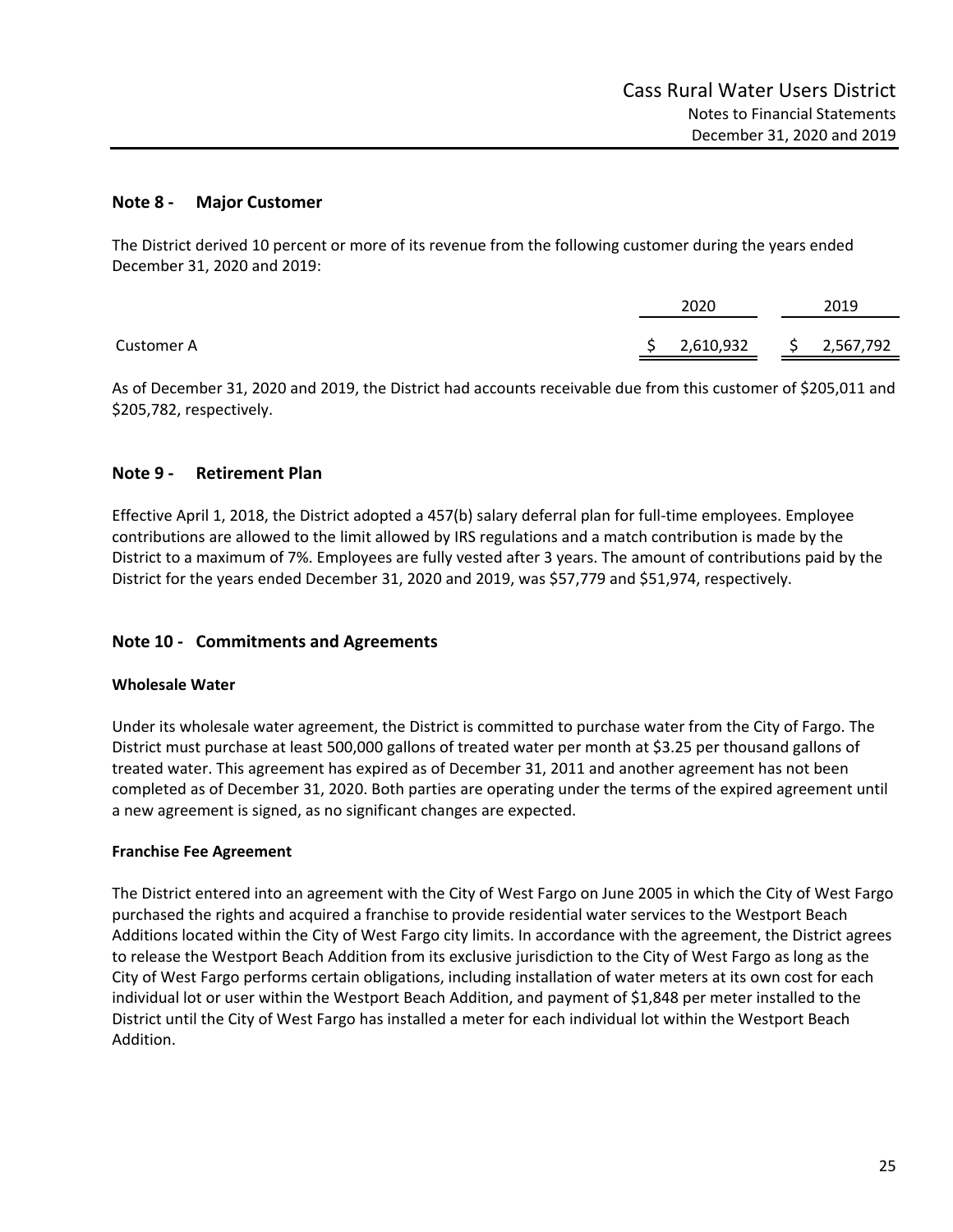# **Agreement with the City of Oxbow**

The District entered into an agreement with the City of Oxbow to provide billing and collection services for sewer services to the residents of the Bakke Subdivision and the Town of Hickson on a quarterly basis. Specific services to be provided by the District under this agreement included calculation, printing, and mailing of quarterly utility bills, receiving and processing payments from the citizens, account maintenance services such as name changes, adjustments, and address changes, and reasonable and necessary steps to collect amounts due from the citizens. The City of Oxbow agrees to a billing charge for the services provided. The initial cost to the City of Oxbow for the billing charge shall be \$1.89 per bill.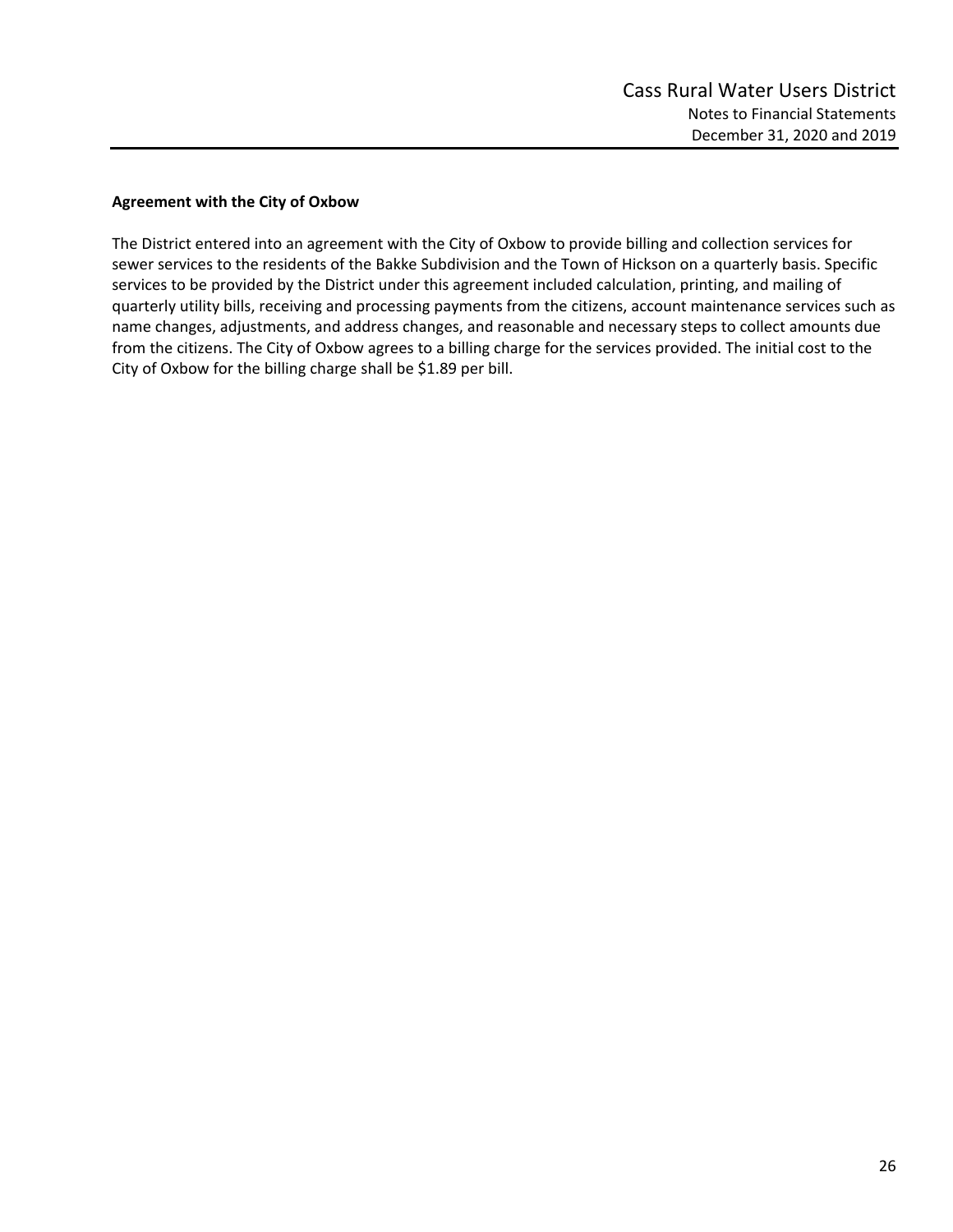

Supplementary Information December 31, 2020 and 2019 Cass Rural Water Users District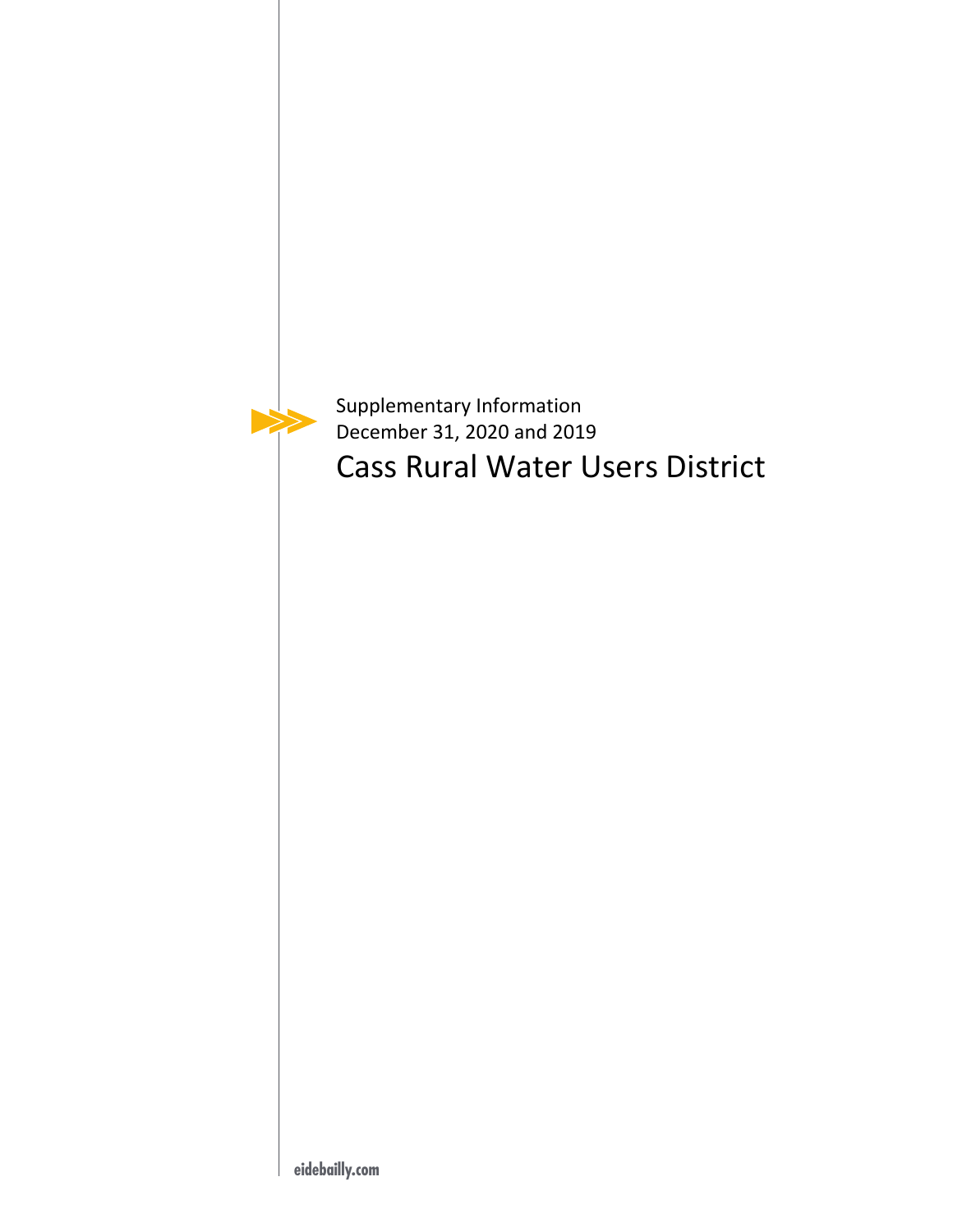Cass Rural Water Users District Schedule of Directors, Officers and Manager (Unaudited) December 31, 2020

| Name                 | Position               |
|----------------------|------------------------|
| Jon Zuther           | Chairman               |
| Jeff Dahl            | Vice Chairman          |
| <b>Barry Bowman</b>  | Secretary/Treasurer    |
| Toby McPherson       | Director               |
| Keith Finger         | Director               |
| <b>Todd Ellison</b>  | Director               |
| Mark Johnson         | Director               |
| <b>Bradley Koetz</b> | Director               |
| Jerry Blomeke        | <b>General Manager</b> |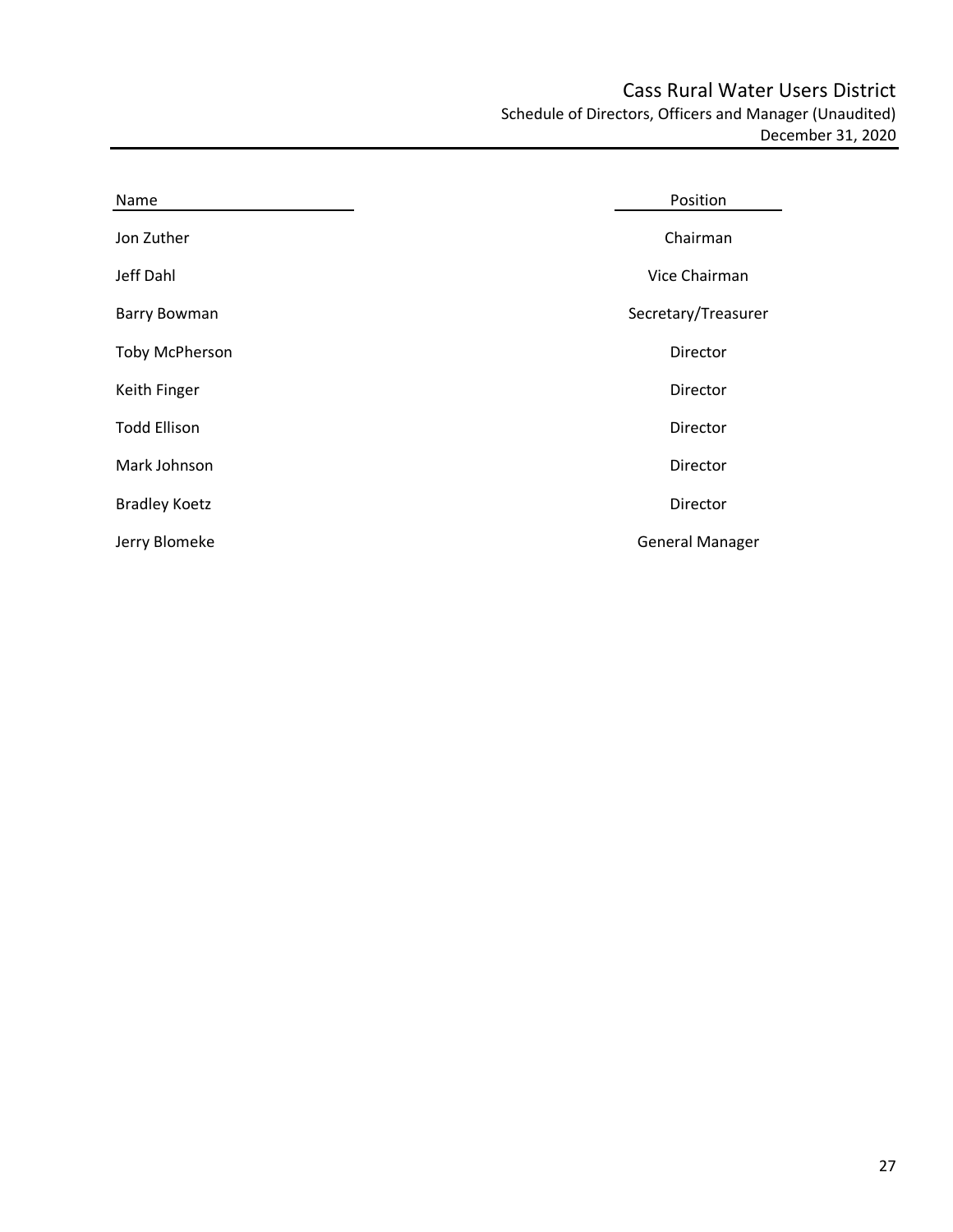# Cass Rural Water Users District Comparative Schedules of Operations (Unaudited) Years Ended December 31, 2016 ‐ 2020

|                                  | 2016       |         | 2017              |         | 2018              |         | 2019             |         | 2020              |         |
|----------------------------------|------------|---------|-------------------|---------|-------------------|---------|------------------|---------|-------------------|---------|
|                                  | Amount     | Percent | Amount            | Percent | Amount            | Percent | Amount           | Percent | Amount            | Percent |
| <b>Operating Revenue</b>         | 6,280,600  | 100.0 % | 7,180,833<br>- \$ | 100.0 % | 7,768,172<br>- \$ | 100.0 % | 7,704,273<br>-\$ | 100.0 % | 8,325,611<br>- \$ | 100.0 % |
| <b>Operating Expenses</b>        |            |         |                   |         |                   |         |                  |         |                   |         |
| Pumping                          | 213,624    | 3.4     | 235,828           | 3.3     | 242,910           | 3.1     | 239,335          | 3.1     | 251,960           | 3.0     |
| Water treatment and testing      | 122,039    | 1.9     | 128,108           | 1.8     | 150,844           | 1.9     | 176,361          | 2.3     | 181,758           | 2.2     |
| Transmission and distribution    | 553,593    | 8.8     | 546,231           | 7.6     | 611,863           | 7.9     | 682,680          | 8.9     | 704,517           | 8.5     |
| Administrative and general       | 998,350    | 15.9    | 1,046,324         | 14.6    | 1,100,745         | 14.2    | 1,134,151        | 14.7    | 1,152,328         | 13.8    |
| Purchased water                  | 1,733,236  | 27.6    | 1,822,720         | 25.4    | 2,108,037         | 27.1    | 2,088,963        | 27.1    | 2,250,620         | 27.0    |
| Depreciation and amortization    | 1,305,876  | 20.8    | 1,701,573         | 23.7    | 1,725,817         | 22.2    | 1,747,364        | 22.7    | 1,904,333         | 22.9    |
| <b>Taxes</b>                     | 65,081     | 1.0     | 68,690            | 1.0     | 62,081            | 0.8     | 79,413           | 1.0     | 87,591            | 1.1     |
| Total operating expenses         | 4,991,799  | 79.4    | 5,549,474         | 77.4    | 6,002,297         | 77.2    | 6,148,267        | 79.8    | 6,533,107         | 78.5    |
| Operating Income                 | 1,288,801  | 20.6    | 1,631,359         | 22.6    | 1,765,875         | 22.8    | 1,556,006        | 20.2    | 1,792,504         | 21.5    |
| Nonoperating Revenues (Expenses) |            |         |                   |         |                   |         |                  |         |                   |         |
| Investment income                | 26,452     | 0.4     | 38,482            | 0.5     | 134,730           | 1.7     | 132,173          | 1.7     | 117,610           | 1.4     |
| Interest on special assessment   | 180,024    | 2.9     | 354,737           | 4.9     | 538,099           | 6.9     | 507,855          | 6.6     | 688,673           | 8.3     |
| Special assessments              | 3,814,683  | 60.7    | 1,899,749         | 26.5    | 1,072,931         | 13.8    | 745,000          | 9.7     | 3,509,286         | 42.2    |
| Franchise fee payment            | 55,440     | 0.9     | 36,960            | 0.5     | 41,984            | 0.5     | 520              | 0.0     |                   |         |
| Interest expense                 | (798, 434) | (12.7)  | (900, 704)        | (12.5)  | (899, 578)        | (11.6)  | (850, 693)       | (11.0)  | (895, 254)        | (10.8)  |
| Other                            | 3,443,741  | 54.8    | 523,490           | 7.3     | 3,373,658         | 43.4    | 1,723,821        | 22.4    | 708,083           | 8.5     |
| Total nonoperating revenues      |            |         |                   |         |                   |         |                  |         |                   |         |
| (expenses), net                  | 6,721,906  | 107.0   | 1,952,714         | 27.2    | 4,261,824         | 54.9    | 2,258,676        | 29.3    | 4,128,398         | 49.6    |
| Change in Net Position           | 8,010,707  | 127.6 % | 3,584,073<br>-S   | 49.8 %  | 6,027,699<br>-S   | 77.7 %  | 3,814,682<br>-S  | 49.5 %  | 5,920,902<br>-S   | 71.1 %  |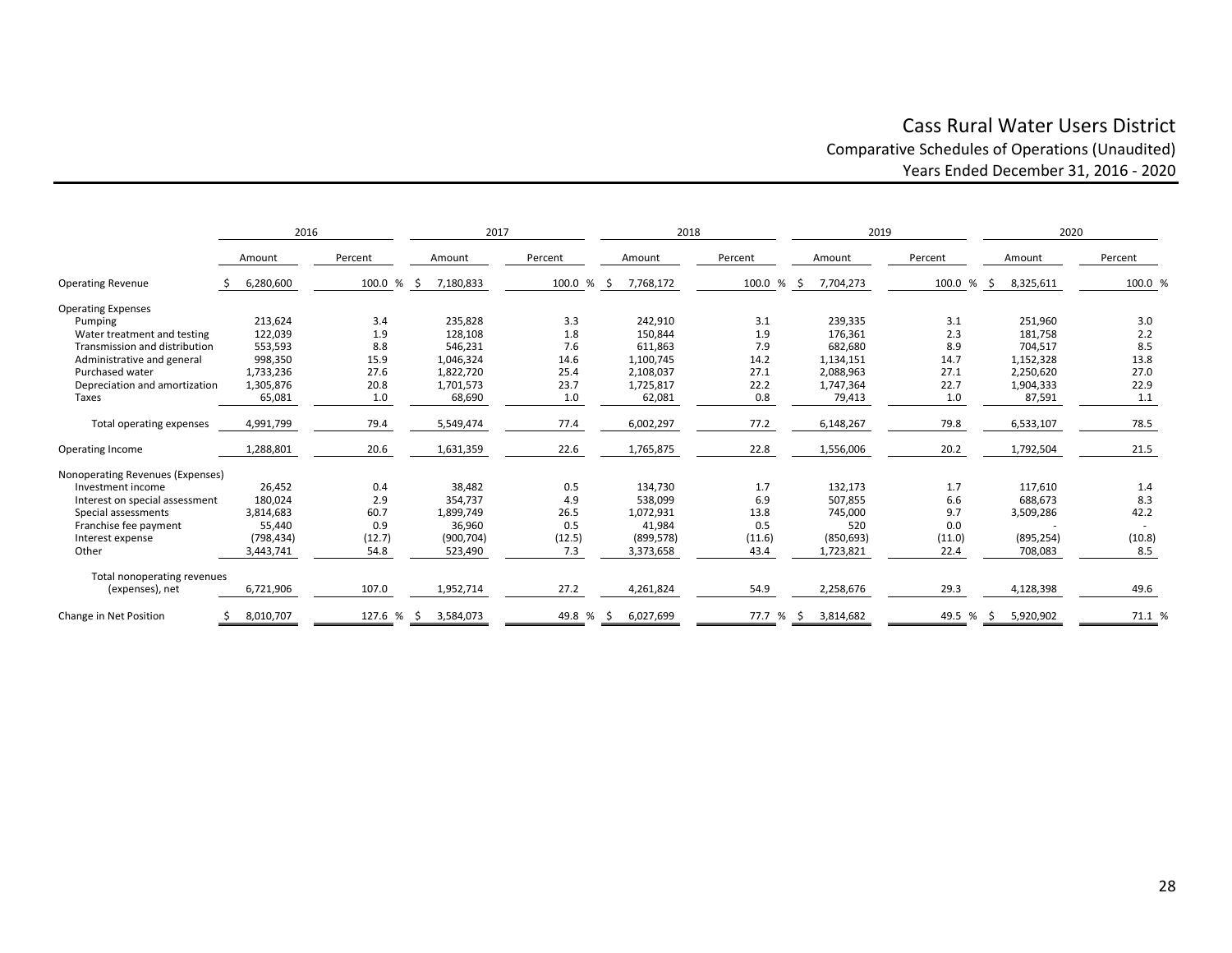$\blacktriangleright$ 

Additional Reports December 31, 2020 and 2019 Cass Rural Water Users District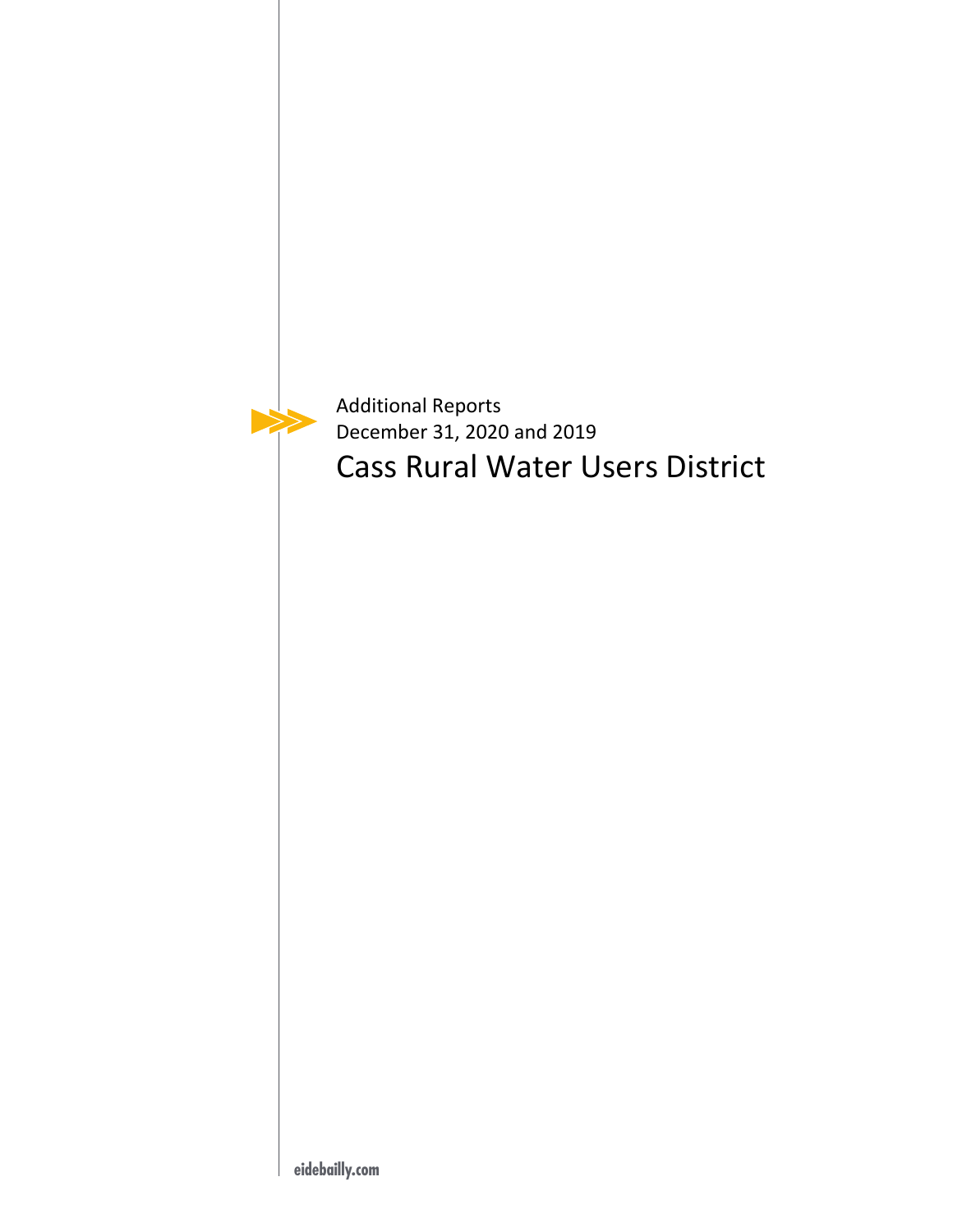

**CPAs & BUSINESS ADVISORS** 

# **Independent Auditor's Report on Internal Control over Financial Reporting and on Compliance and Other Matters Based on an Audit of Financial Statements Performed in Accordance with**  *Government Auditing Standards*

The Board of Directors Cass Rural Water Users District Kindred, North Dakota

We have audited, in accordance with auditing standards generally accepted in the United States of America and the standards applicable to financial audits contained in *Government Auditing Standards*, issued by the Comptroller General of the United States, the financial statements of Cass Rural Water Users District, as of and for the year ended December 31, 2020, and the related statements of revenues, expenses and changes in net position and cash flows for the year then ended, and the related notes to the financial statements, which collectively comprise the District's basic financial statements and have issued our report thereon dated March 18, 2021.

## **Internal Control over Financial Reporting**

In planning and performing our audit of the financial statements, we considered the District's internal control over financial reporting (internal control) as a basis for designing audit procedures that are appropriate in the circumstances for the purpose of expressing our opinions on the financial statements, but not for the purpose of expressing an opinion on the effectiveness of the District's internal control. Accordingly, we do not express an opinion on the effectiveness of the District's internal control.

A *deficiency in internal control* exists when the design or operation of a control does not allow management or employees, in the normal course of performing their assigned functions, to prevent, or detect and correct, misstatements on a timely basis. A *material weakness* is a deficiency, or a combination of deficiencies, in internal control, such that there is a reasonable possibility that a material misstatement of the entity's financial statements will not be prevented or detected and corrected on a timely basis. A *significant deficiency* is a deficiency, or a combination of deficiencies, in internal control that is less severe than a material weakness, yet important enough to merit attention by those charged with governance.

Our consideration of internal control over financial reporting was for the limited purpose described in the first paragraph of this section and was not designed to identify all deficiencies in internal control over financial reporting that might be material weaknesses or significant deficiencies and therefore, material weaknesses or significant deficiencies may exist that have not been identified. We did identify certain deficiencies in internal control, described in the accompanying schedule of findings as items 2020‐001, 2020‐002, and 2020‐003, that we consider to be material weaknesses.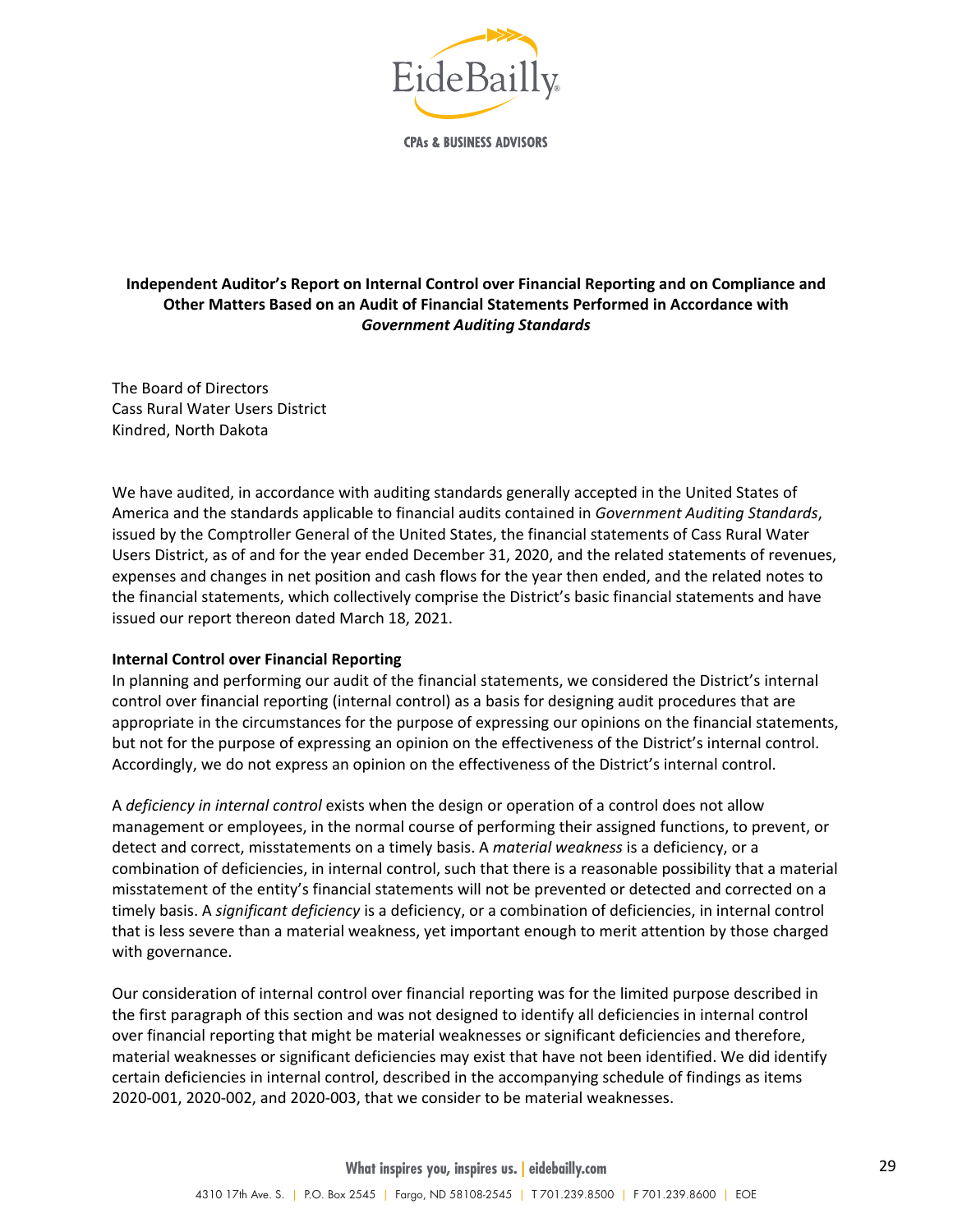#### **Compliance and Other Matters**

As part of obtaining reasonable assurance about whether the District's financial statements are free from material misstatement, we performed tests of its compliance with certain provisions of laws, regulations, contracts, and grant agreements, noncompliance with which could have a direct and material effect on the financial statements. However, providing an opinion on compliance with those provisions was not an objective of our audit and, accordingly, we do not express such an opinion. The results of our tests disclosed no instances of noncompliance or other matters that are required to be reported under *Government Auditing Standards.*

#### **District's Responses to Findings**

The District's responses to the findings identified in our audit are described in the schedule of findings. The District's responses were not subjected to the auditing procedures applied in the audit of the financial statements and, accordingly, we express no opinion on the responses.

#### **Purpose of this Report**

The purpose of this report is solely to describe the scope of our testing of internal control and compliance and the results of that testing, and not to provide an opinion on the effectiveness of the entity's internal control or on compliance. This report is an integral part of an audit performed in accordance with *Government Auditing Standards* in considering the entity's internal control and compliance. Accordingly, this communication is not suitable for any other purpose.

Ede Saelly LLP

Fargo, North Dakota March 18, 2021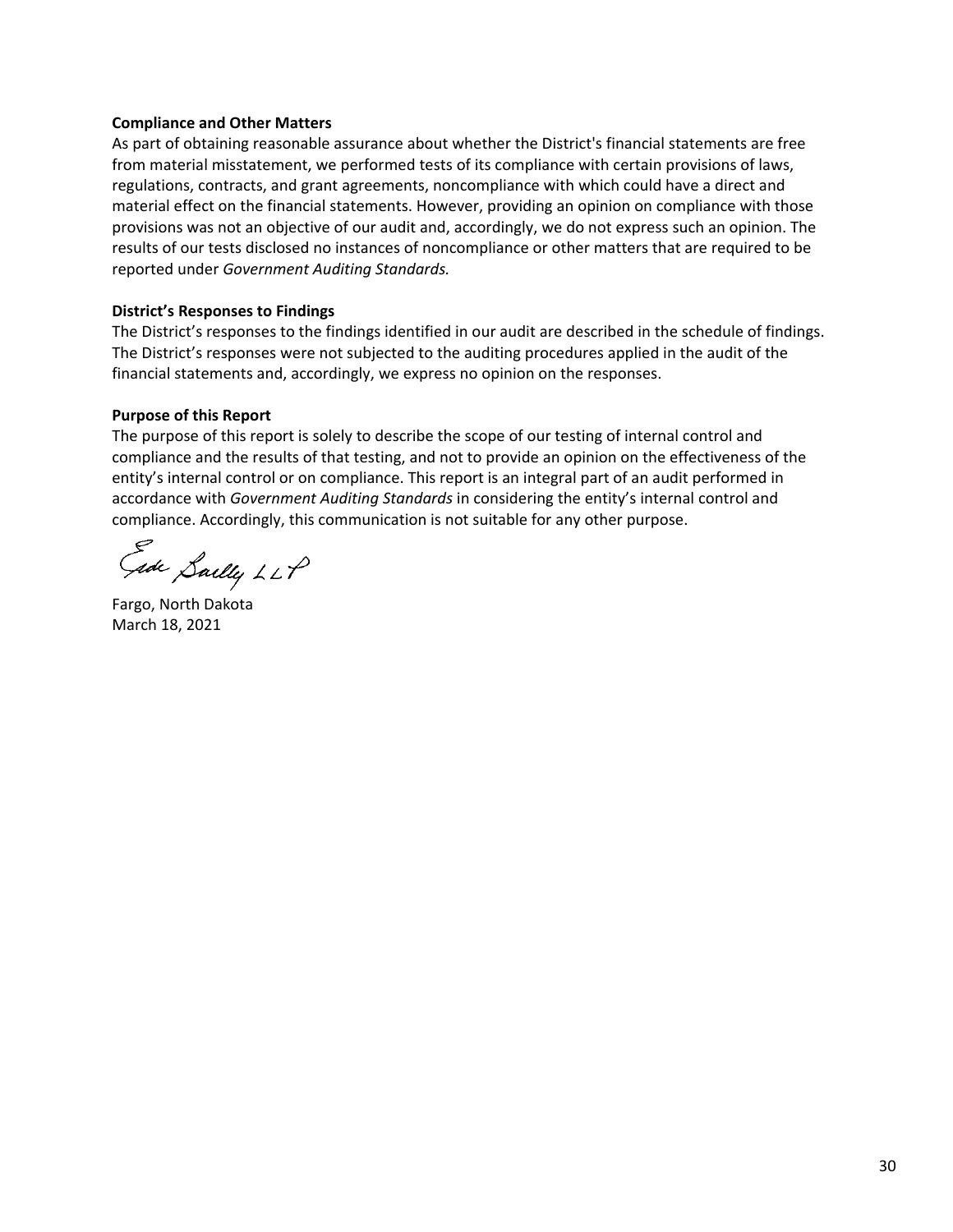#### **Section I – Financial Statement Findings**

# **2020‐001 Segregation of Duties Material Weakness**

*Criteria* – A good system of internal accounting control requires an adequate segregation of duties so that no one individual has incompatible responsibilities. No one person should have more than one duty relating to the authorization (approval), custody of checks (check signers), record keeping and reconciliation functions.

*Condition* – The District has a lack of segregation of duties due to a limited number of office personnel.

*Cause*: There is a limited amount of office employees involved in the internal control process.

*Effect* – Inadequate segregation of duties could adversely affect the District's ability to detect misstatements in amounts that would be material in relation to the financial statements in a timely period by employees in the normal course of performing their assigned functions.

*Recommendation* – The functions should be reviewed to determine if additional segregation of duties is feasible and to improve the efficiency and effectiveness of financial management and financial statement accuracy for the District. Segregation of authorization, custody of assets, record keeping, and reconciliation functions would assist in mitigating the risk of fraud or misstatements to the financial statements.

*Views of Responsible Officials* – There is no disagreement with the finding.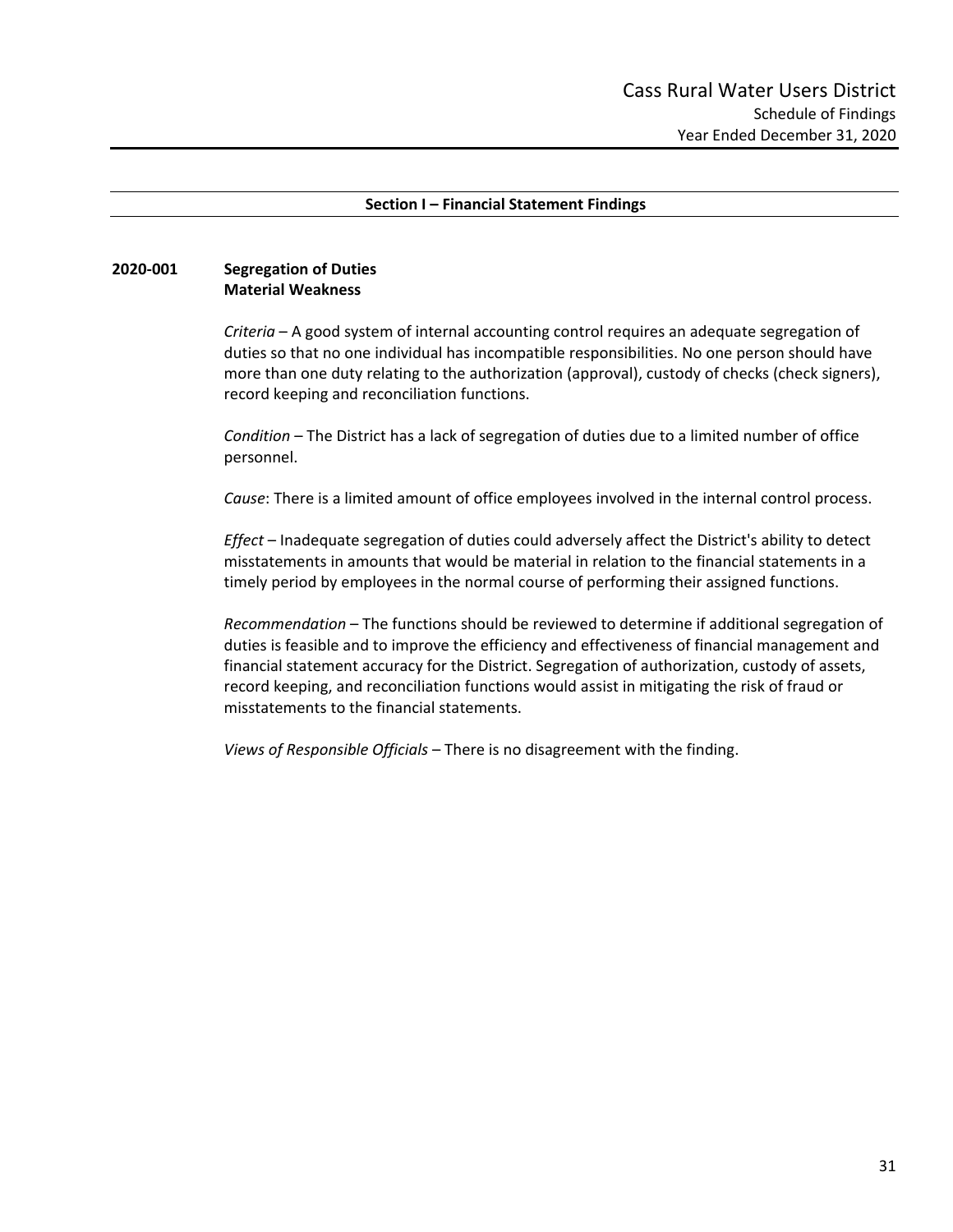#### **2020‐002 Material Journal Entries Material Weakness**

*Criteria* – A good system of internal accounting control contemplates an adequate system for recording and processing entries material to the financial statements.

*Condition* – During the course of our engagement, we proposed material audit adjustments that would not have been identified as a result of the District's existing internal controls, and therefore could have resulted in a material misstatement of the District's financial statements.

*Cause* – District personnel do not have adequate training to apply U.S. generally accepted accounting principles internally.

*Effect* – Inadequate controls could adversely affect the District's ability to detect misstatements in amounts that would be material in relation to the financial statements.

*Recommendation* –It is important that you be aware of this condition. In situations like this, management's close supervision and review of accounting information is the best means of preventing and detecting errors and irregularities.

*Views of Responsible Officials* – There is no disagreement with the finding.